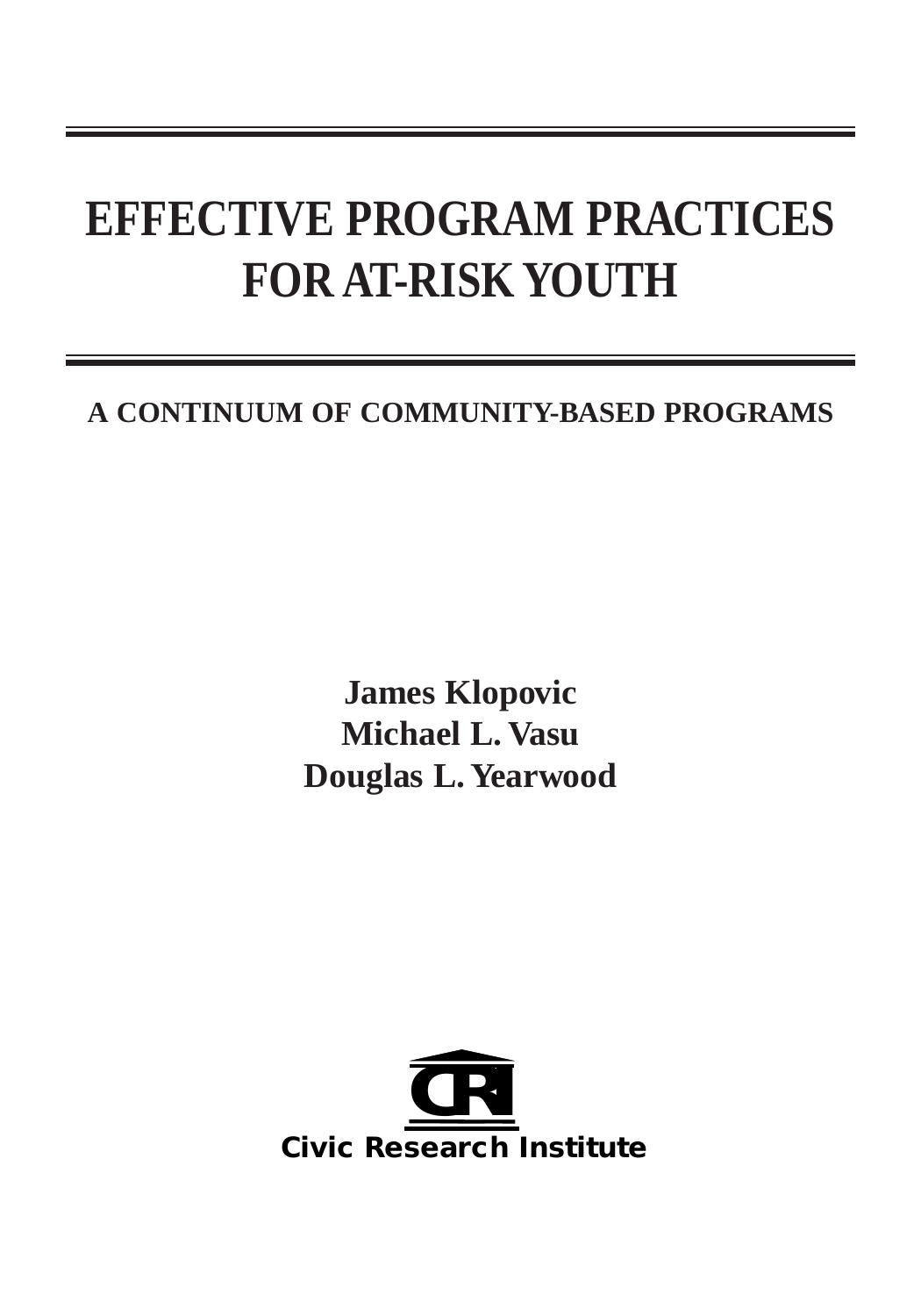# **EFFECTIVE PROGRAM PRACTICES FOR AT-RISK YOUTH**

## **A CONTINUUM OF COMMUNITY-BASED PROGRAMS**

**James Klopovic, M.A., M.P.A. Michael L. Vasu, Ph.D. Douglas L. Yearwood, M.S.**

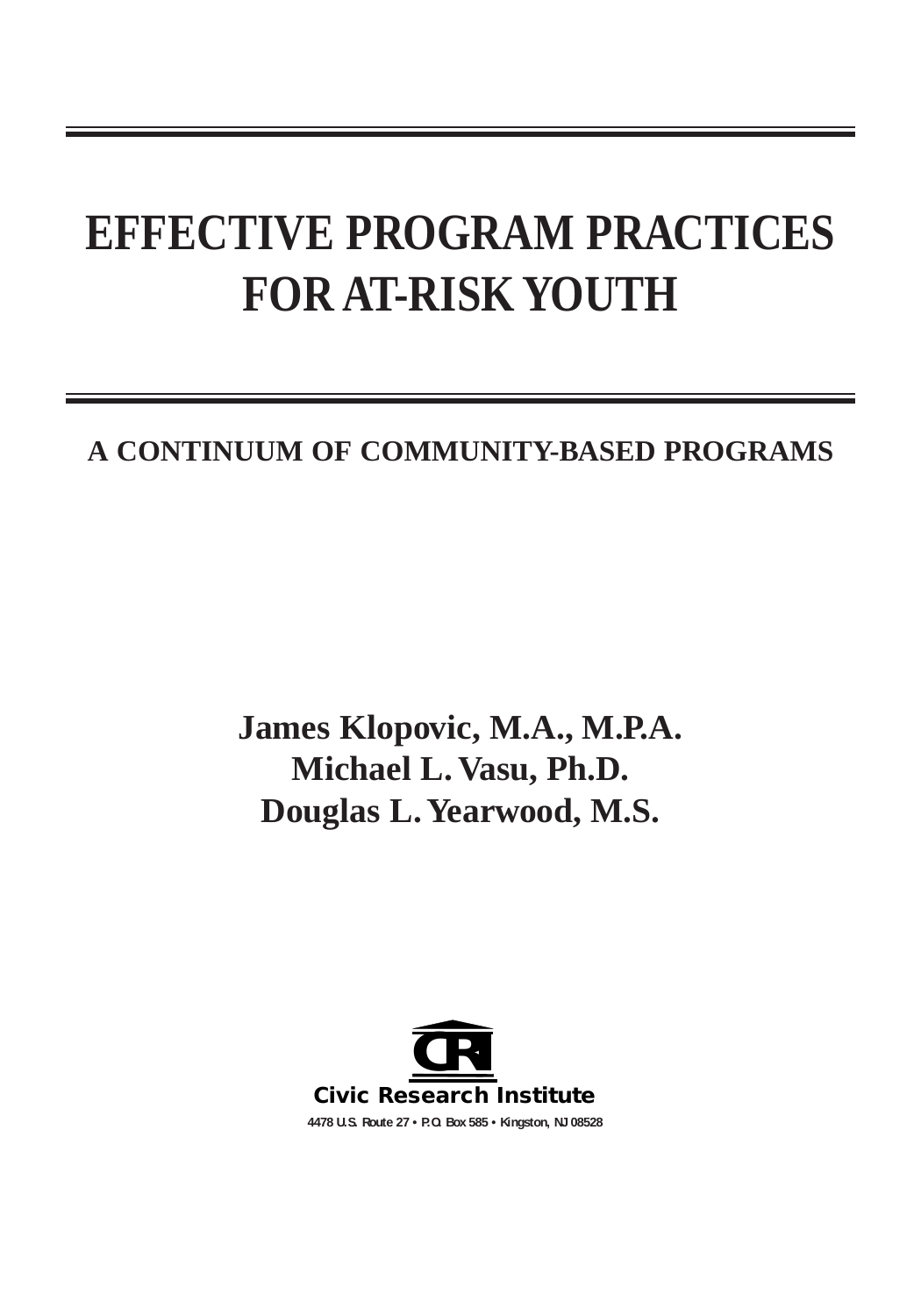### Copyright © 2003

#### By Civic Research Institute, Inc. Kingston, New Jersey 08528

The information in this book is not intended to replace the services of a trained legal or clinical professional. Civic Research Institute, Inc. provides this information without advocating the use of or endorsing the issues, theories, precedent, guidance, resources, practical materials or programs discussed herein. Any application of the issues, theories, precedent, guidance, resources, practical materials or programs set forth in this book is at the reader's sole discretion and risk. The author and Civic Research Institute, Inc. specifically disclaim any liability, loss or risk, personal or otherwise, which is incurred as a consequence, directly or indirectly, of the use and application of any of the contents of this book.

All rights reserved. This book may not be reproduced in part or in whole by any process without written permission from the publisher.

#### Printed in the United States of America

Library of Congress Cataloging in Publication Data Effective program practices for at-risk youth: A continuum of community-based programs/ James Klopovic, M.A., M.P.A., Michael L. Vasu, Ph.D., Douglas L. Yearwood, M.S.

#### ISBN 1-887554-35-1

Library of Congress Catalog Card Number 2003103321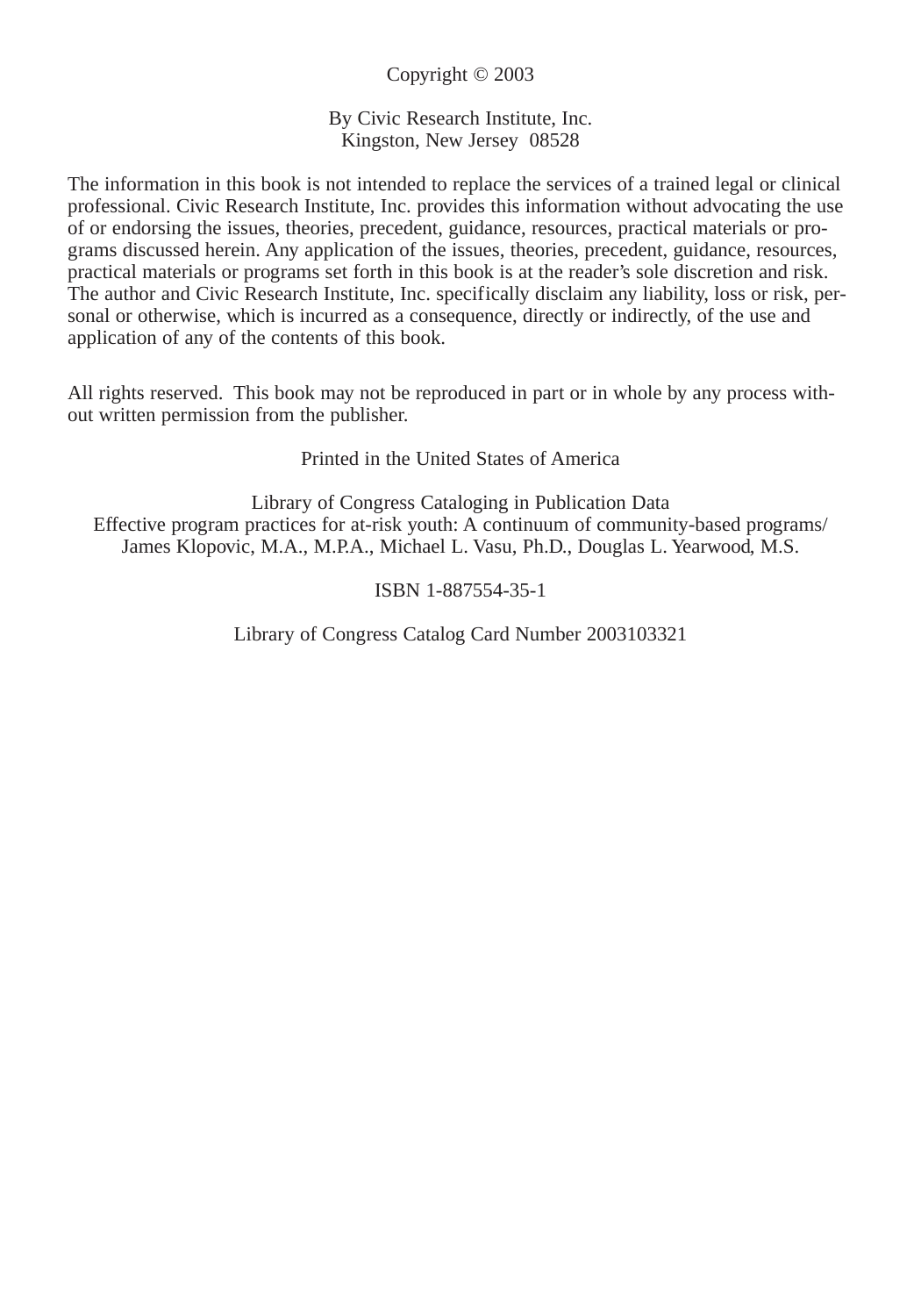## Table of Contents

| PART I: THE DEVELOPMENTAL CONTINUUM-ENABLING                                          |
|---------------------------------------------------------------------------------------|
| <b>Chapter 1: The Need for a Continuum of Performance-Based Services</b><br>for Youth |
| Children and Juveniles Need Appropriate Help on the                                   |
|                                                                                       |
| Societal Factors Impacting Social Service Infrastructure  1-4                         |
|                                                                                       |
| Enable the Community by Building Ideas, Not Filling                                   |
| Redefine the Comprehensive Strategy to Be a Developmental                             |
| <b>Chapter 2: General Guidelines for Establishing a Continuum of Services</b>         |
| for Youth                                                                             |
|                                                                                       |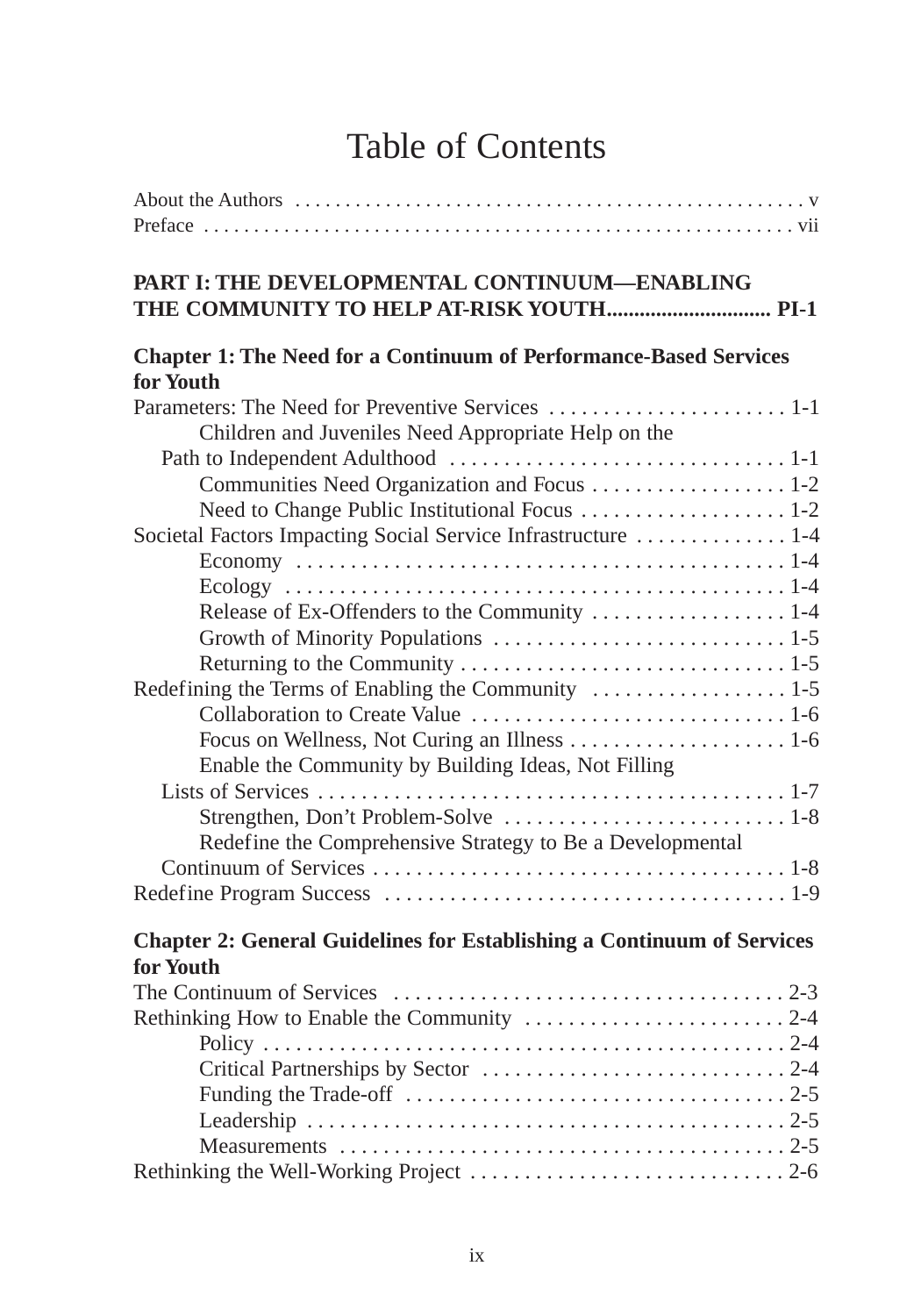| The Development Continuum: Providing Guidance When and                            |  |
|-----------------------------------------------------------------------------------|--|
|                                                                                   |  |
|                                                                                   |  |
|                                                                                   |  |
|                                                                                   |  |
| PART II: EFFECTIVE LOCAL PARTNERSHIPS-BUILDING A                                  |  |
| <b>SCHOOL READINESS PROGRAM VIA THE LIFE CYCLE</b>                                |  |
| <b>COMMUNITY SERVICES DEVELOPMENT MODEL PII-1</b>                                 |  |
|                                                                                   |  |
| <b>Chapter 3: Justifying Local Partnerships—They Don't Cost; They Pay</b>         |  |
| Interrelationship of Local Partnerships and State Agencies  3-3                   |  |
|                                                                                   |  |
|                                                                                   |  |
| Why Early Intervention Is Important and How to Promote It $\dots \dots \dots$ 3-5 |  |
|                                                                                   |  |
|                                                                                   |  |
| Countering Arguments Against Local Partnerships 3-13                              |  |
|                                                                                   |  |
|                                                                                   |  |
| <b>Chapter 4: Planning a New Local Partnerships</b>                               |  |
|                                                                                   |  |
| Establish a Working Relationship With Key                                         |  |
|                                                                                   |  |
|                                                                                   |  |
|                                                                                   |  |
|                                                                                   |  |
| Define Roles, Duties, and Responsibilities of                                     |  |
|                                                                                   |  |
| Set Up Administrative Support  4-6                                                |  |
| Establish an Operational Plan for Governance  4-6                                 |  |
|                                                                                   |  |
|                                                                                   |  |
|                                                                                   |  |
|                                                                                   |  |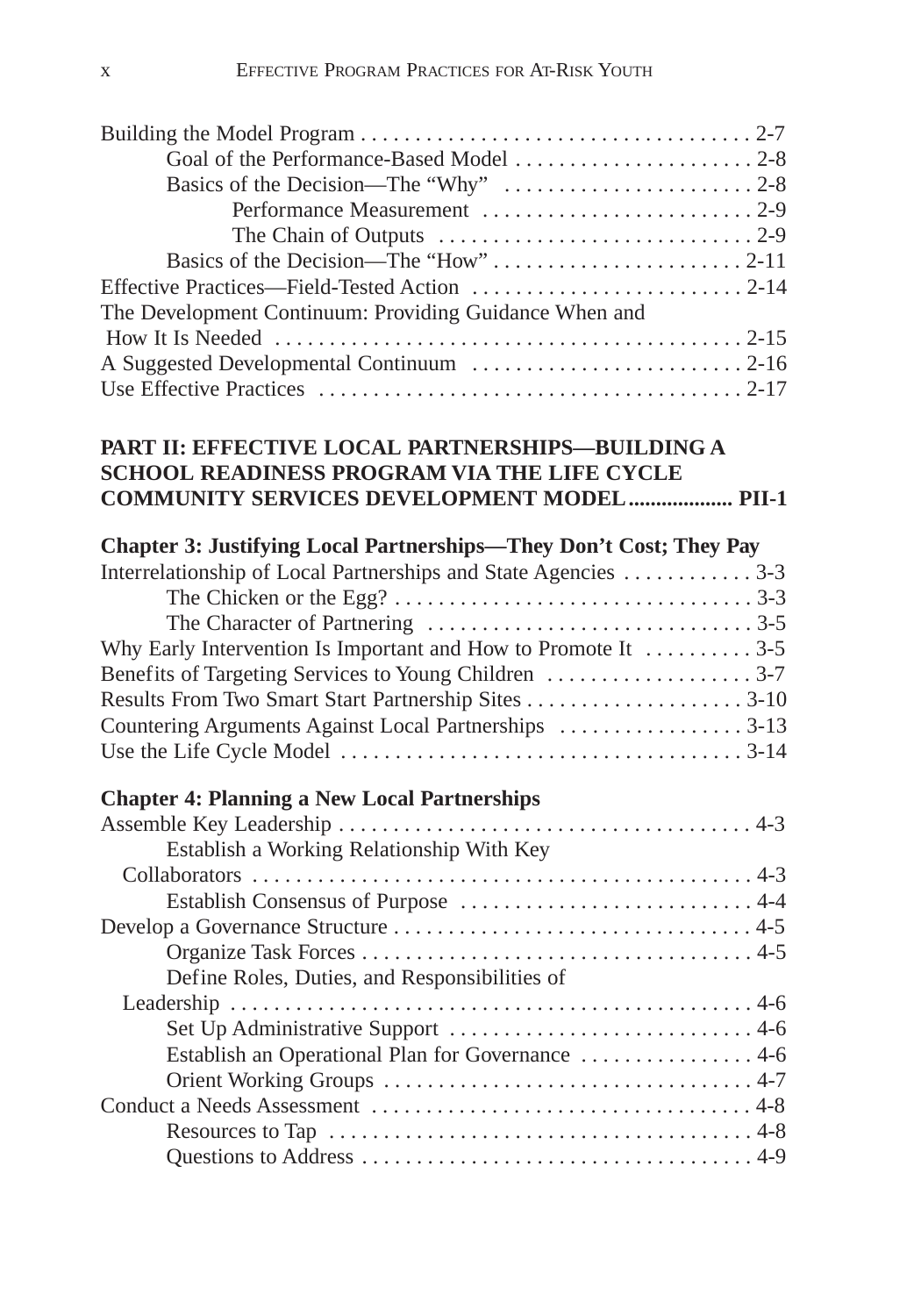### CONTENTS xi

| Outline Impact Analysis and Process Evaluation Plan  4-13    |  |
|--------------------------------------------------------------|--|
|                                                              |  |
| Integrating Evaluations Into Routine Objectives  4-15        |  |
|                                                              |  |
|                                                              |  |
|                                                              |  |
| Create Resource Development and Financial Management         |  |
| Plans                                                        |  |
| Develop a Plan for Permanent Funding  4-18                   |  |
| Strategic Planning for Funding  4-19                         |  |
| Organizing the Project to Focus on Funding  4-20             |  |
| The Campaign Mentality for Funding  4-21                     |  |
| Developing Formal Giving  4-22                               |  |
| Establish Fiscal Procedures and a Budget  4-22               |  |
| Fiscal Standard Operating Procedures  4-23                   |  |
| Accounting: The Chief Financial Officer's Duties  4-23       |  |
|                                                              |  |
| Establish Lines and Modes of Communication for Project       |  |
|                                                              |  |
|                                                              |  |
| Develop a Marketing Collaboration Plan for Essential Support |  |
|                                                              |  |
|                                                              |  |
|                                                              |  |
| Involve Key Stakeholders: Corporate and Noncorporate,        |  |
|                                                              |  |
|                                                              |  |
| Noncorporate/Agency Clients  4-28                            |  |
|                                                              |  |
| The Community/The Client  4-28                               |  |
| Develop a Long-Range Plan for Essential Services  4-29       |  |
|                                                              |  |
| Detail the Planning Process: Short, Mid-Range, and           |  |
|                                                              |  |
|                                                              |  |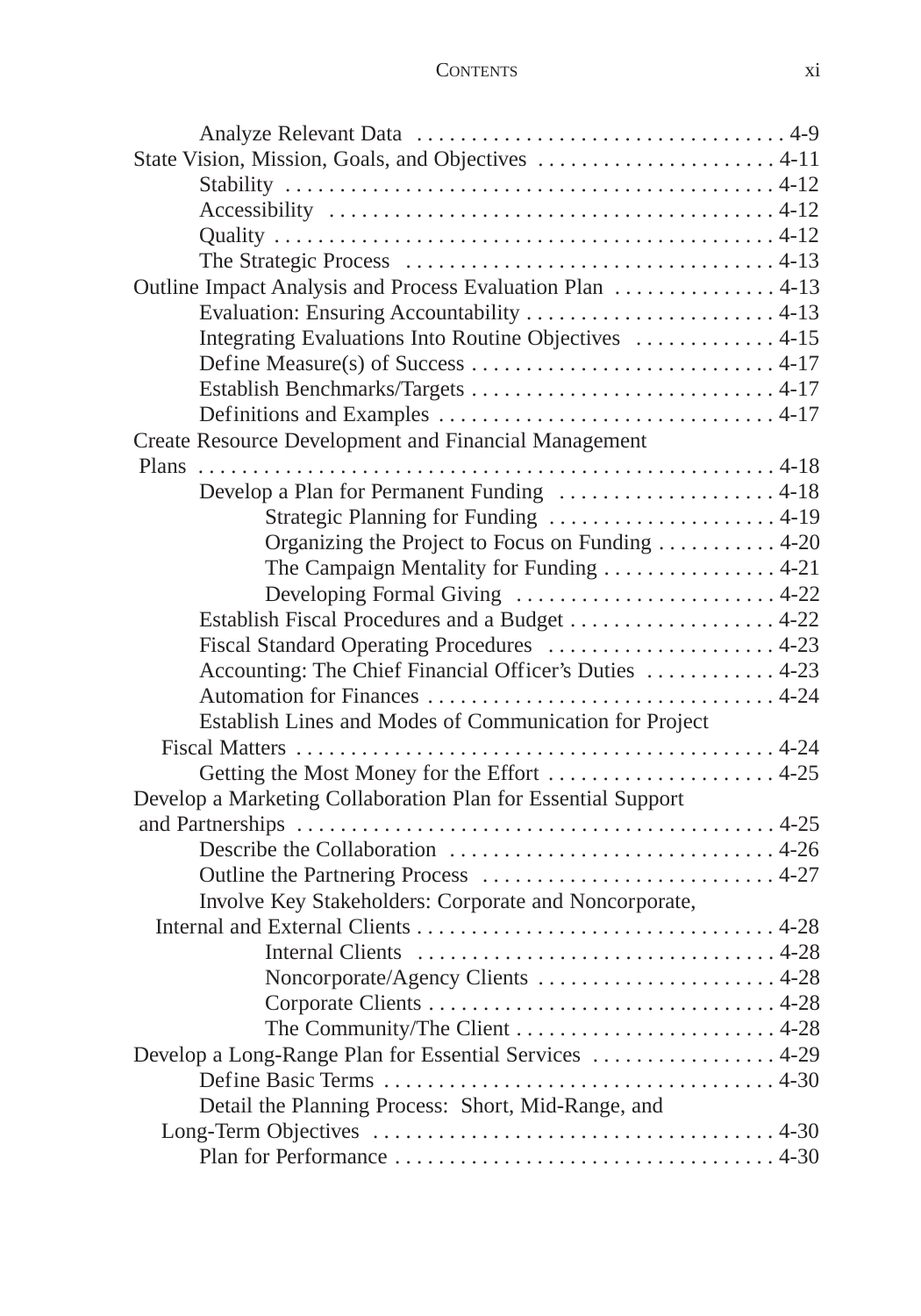| Conceptualize Essential Services  4-33                                                       |  |
|----------------------------------------------------------------------------------------------|--|
|                                                                                              |  |
|                                                                                              |  |
|                                                                                              |  |
|                                                                                              |  |
| Establish an Implementation Plan According to Your Vision                                    |  |
|                                                                                              |  |
| Write the Performance-Based Implementation                                                   |  |
|                                                                                              |  |
| Develop a Practical Board Skilled in                                                         |  |
|                                                                                              |  |
|                                                                                              |  |
| Describe the Project Executive Director  4-39                                                |  |
| Describe Staff and Service Providers  4-40                                                   |  |
| Outline Key Project Staff Roles, Duties, Responsibilities and                                |  |
| Professional Human Capital Development Process 4-41                                          |  |
|                                                                                              |  |
| Outline Human Capital Development Process  4-42                                              |  |
|                                                                                              |  |
|                                                                                              |  |
|                                                                                              |  |
| Plan for Automation and Well-Equipped Office Space  4-43                                     |  |
|                                                                                              |  |
|                                                                                              |  |
| <b>Chapter 5: Operating Your Service Delivery System</b>                                     |  |
| Develop an Organizational Structure and Human Capital 5-2                                    |  |
|                                                                                              |  |
|                                                                                              |  |
|                                                                                              |  |
|                                                                                              |  |
|                                                                                              |  |
| The First Year $\dots \dots \dots \dots \dots \dots \dots \dots \dots \dots \dots \dots 5-5$ |  |
| Adopt a Philosophy of Continuous Human                                                       |  |
|                                                                                              |  |
|                                                                                              |  |
| Orient and Train Key Staff; Concentrate on Career Professional                               |  |
|                                                                                              |  |
|                                                                                              |  |
| Specify a Plan for Career/Professional Development  5-9                                      |  |
| Begin Performance-Based Personal Evaluation  5-10                                            |  |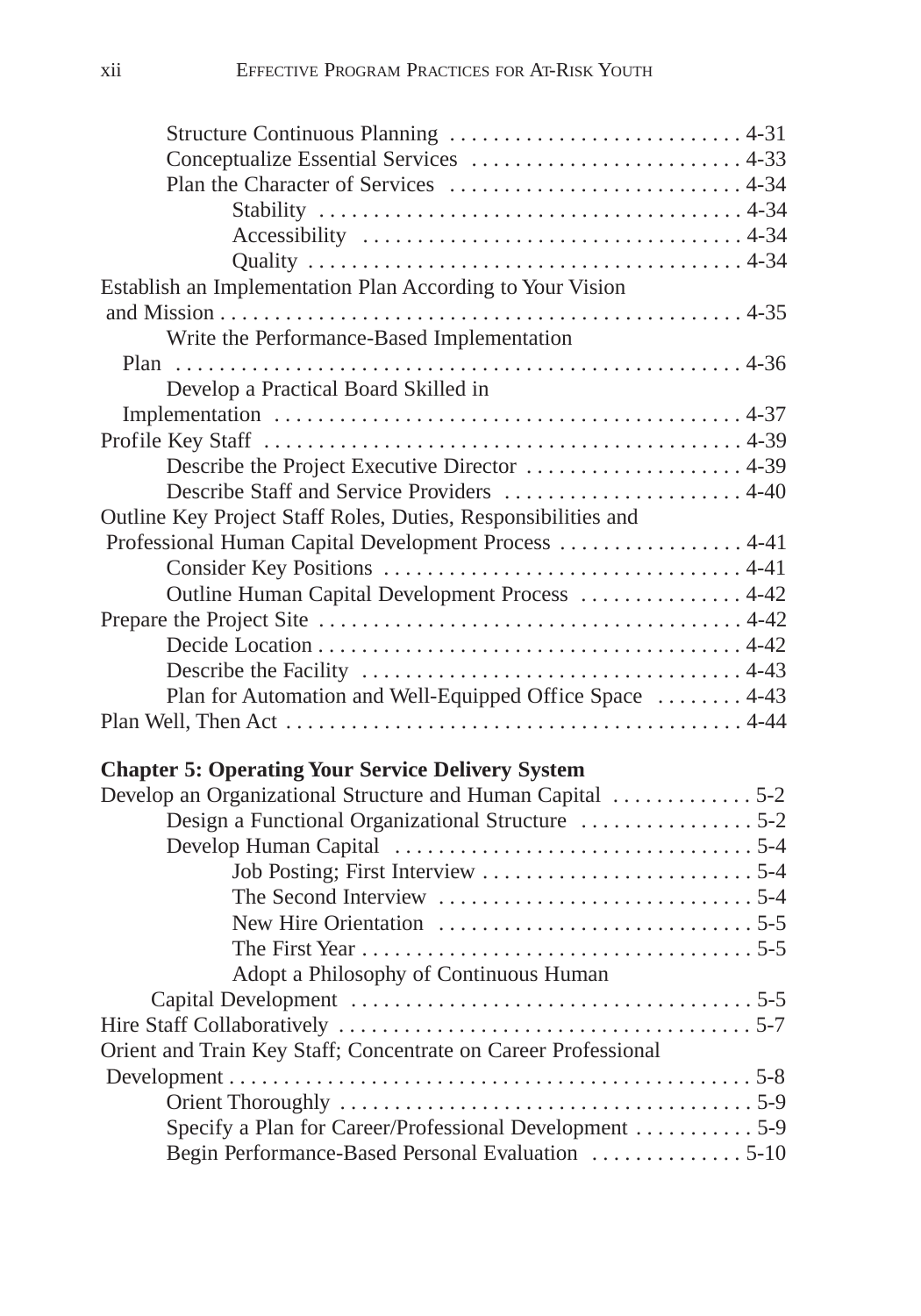| Justify Resources and Emphasize Permanent Funding Via a          |  |
|------------------------------------------------------------------|--|
|                                                                  |  |
| Conduct Organized, Comprehensive Fund Raising  5-10              |  |
| Develop a Research-Based Project Performance                     |  |
|                                                                  |  |
| Develop Key Services According to Need, Stability,               |  |
|                                                                  |  |
|                                                                  |  |
|                                                                  |  |
| Ensure That Each Service Contributes to Stability,               |  |
|                                                                  |  |
|                                                                  |  |
|                                                                  |  |
|                                                                  |  |
| Incorporate Analysis and Evaluation-Focus on Process Improvement |  |
|                                                                  |  |
|                                                                  |  |
|                                                                  |  |
|                                                                  |  |
|                                                                  |  |
|                                                                  |  |
|                                                                  |  |
| Develop and Execute a Plan to Integrate Into the Existing        |  |
|                                                                  |  |
|                                                                  |  |
|                                                                  |  |
| Design and Use Internal Communication Mechanisms 5-22            |  |
|                                                                  |  |
| Design and Use External Communication Mechanisms 5-23            |  |
|                                                                  |  |
|                                                                  |  |
|                                                                  |  |
| <b>Chapter 6: Expanding Your Service Delivery System</b>         |  |
|                                                                  |  |
| Ensure Performance Orientation and Narrow the Scope  6-2         |  |
|                                                                  |  |
| Ensure Efficient/Effective Operational Procedures, Especially    |  |
|                                                                  |  |
|                                                                  |  |
|                                                                  |  |
|                                                                  |  |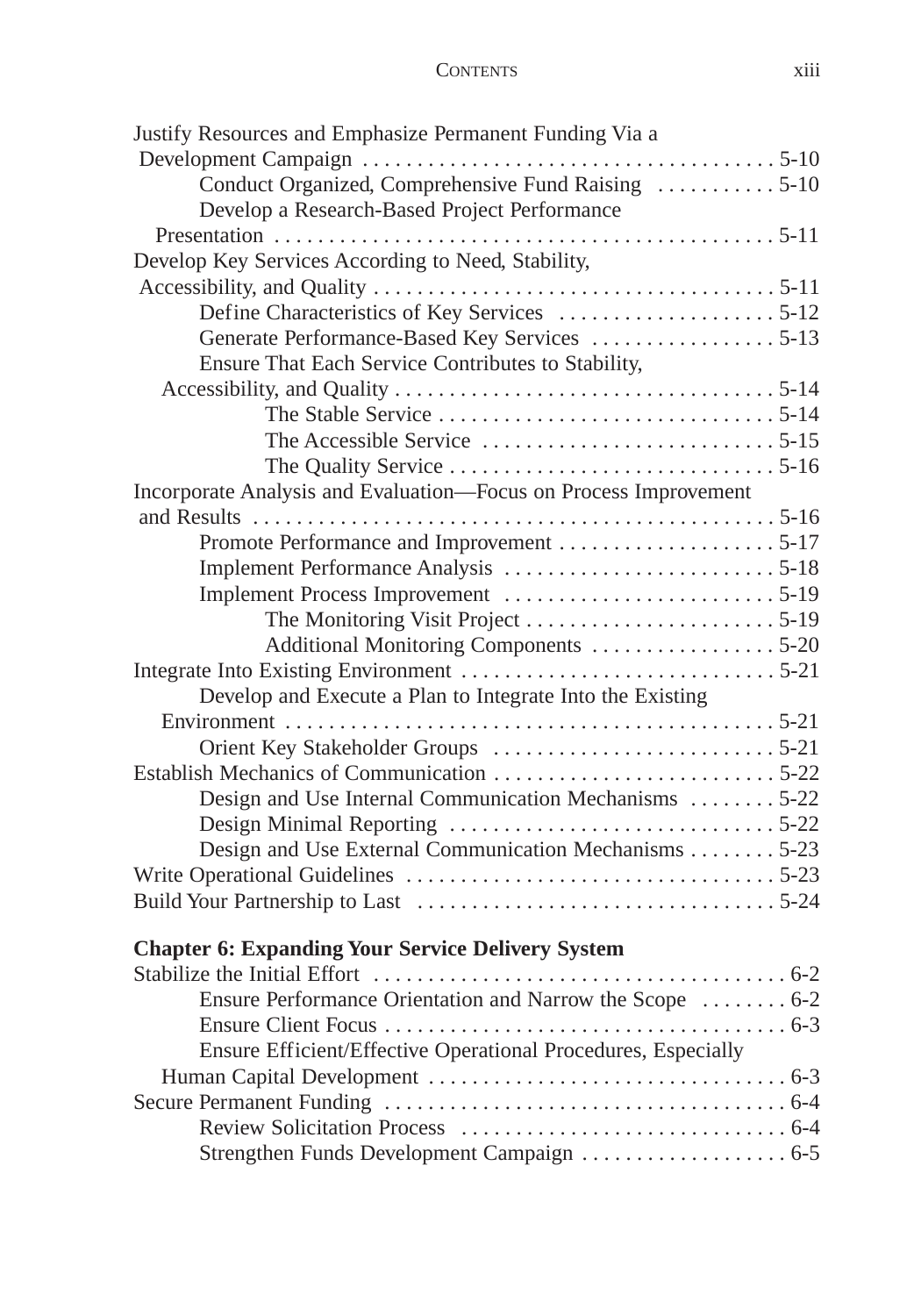| Prepare for Essential Public Relations and Awareness  6-16 |  |
|------------------------------------------------------------|--|
| Remake Essential Collaborations and Partnerships  6-17     |  |
|                                                            |  |
|                                                            |  |

## **Chapter 7: Providing for the First Need in the Developmental Continuum—Getting Children Ready for School**

| Resource Center and Single Point of Contact 7-10  |  |
|---------------------------------------------------|--|
| Training, Technical Assistance, and Outreach 7-10 |  |
|                                                   |  |

### **PART III: ENGAGING ELEMENTARY SCHOOL CHILDREN AND THEIR PARENTS—PROMISING AND EFFECTIVE PRACTICES IN PARENTAL INVOLVEMENT................................ PIII-1**

## **Chapter 8: Parental Involvement—A Key Dimension in Enhancing Childhood Development**

| Importance of Community Collaboration in Parental                                                 |  |
|---------------------------------------------------------------------------------------------------|--|
| Involvement $\ldots \ldots \ldots \ldots \ldots \ldots \ldots \ldots \ldots \ldots \ldots \ldots$ |  |
| Role of the Federal Government in Promoting Parental                                              |  |
|                                                                                                   |  |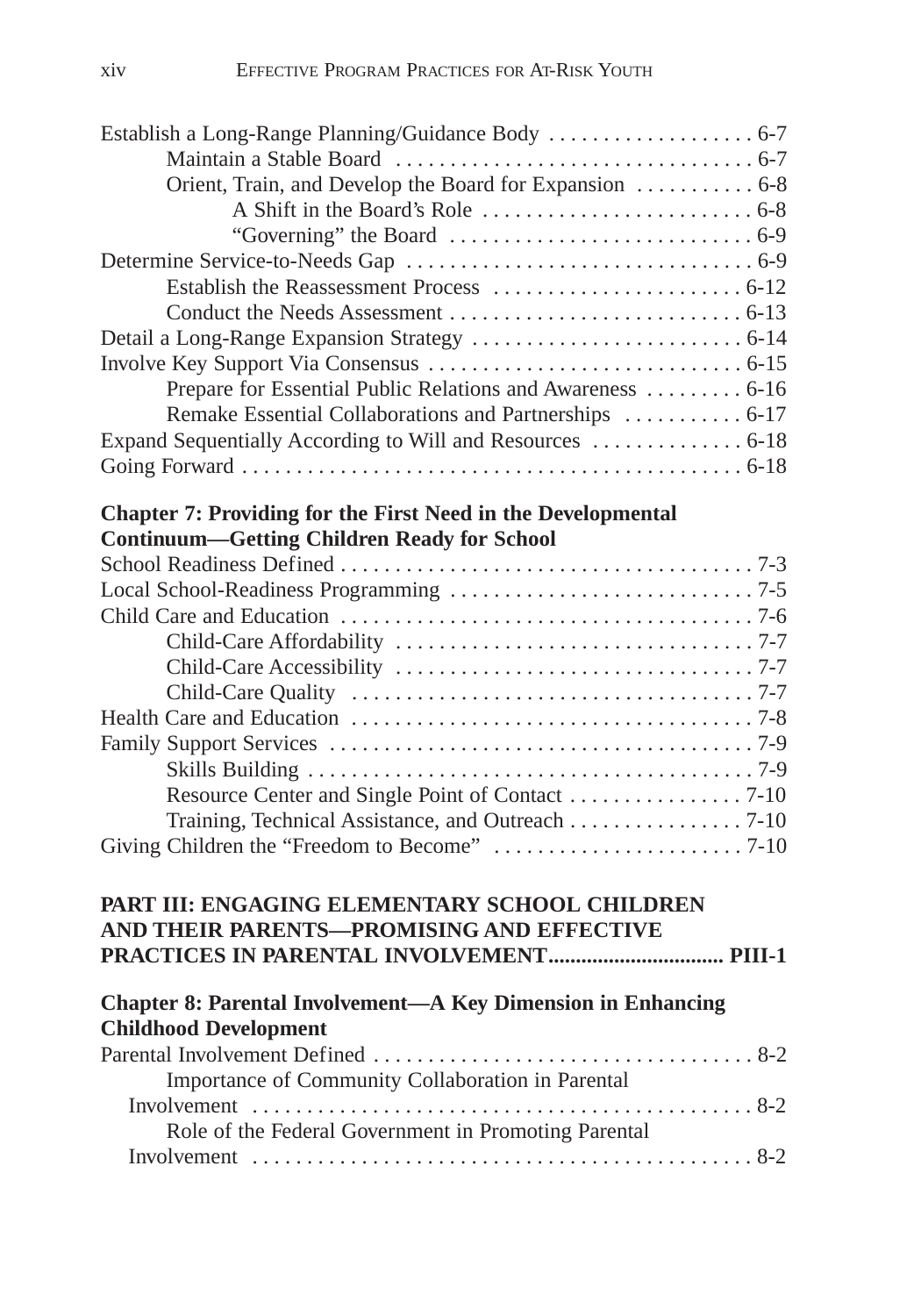| Parental Involvement as a Form of Delinquency Prevention  8-3                                                     |  |
|-------------------------------------------------------------------------------------------------------------------|--|
| Importance of the Parent and Family to Successful Programs  8-3                                                   |  |
| Behavior Patterns of Elementary-Age At-Risk Youth  8-4                                                            |  |
| Early Interventions: Need for Parental Involvement in                                                             |  |
|                                                                                                                   |  |
|                                                                                                                   |  |
| Role of the School in Facilitating Family Involvement 8-6                                                         |  |
| Essential Role of the Parent in Parental Involvement                                                              |  |
|                                                                                                                   |  |
| <b>Essential Design Elements of Programs to Involve</b>                                                           |  |
|                                                                                                                   |  |
|                                                                                                                   |  |
| The Challenge of Involvement $\dots \dots \dots \dots \dots \dots \dots \dots \dots \dots \dots \dots \dots$ 8-12 |  |
| <b>Chapter 9: Cases in Point—Benefits of Parental Involvement</b>                                                 |  |
|                                                                                                                   |  |
|                                                                                                                   |  |
|                                                                                                                   |  |
|                                                                                                                   |  |
|                                                                                                                   |  |
|                                                                                                                   |  |
|                                                                                                                   |  |
|                                                                                                                   |  |
|                                                                                                                   |  |
|                                                                                                                   |  |
| Learning From the Experiences of Those Who Are Successfully                                                       |  |
|                                                                                                                   |  |
| <b>Chapter 10: Effective Program Practices for Involving Parents of</b>                                           |  |
| <b>Elementary School Students</b>                                                                                 |  |
|                                                                                                                   |  |
| Build a Collaborative Group of Local Leaders and                                                                  |  |
|                                                                                                                   |  |
| Examine Current Practice and Develop an Improvement                                                               |  |
|                                                                                                                   |  |
| Achieve Consensus on a Vision, Mission, and Goals                                                                 |  |
|                                                                                                                   |  |
| Gain Commitment From School Leadership  10-5                                                                      |  |
|                                                                                                                   |  |
|                                                                                                                   |  |
|                                                                                                                   |  |
|                                                                                                                   |  |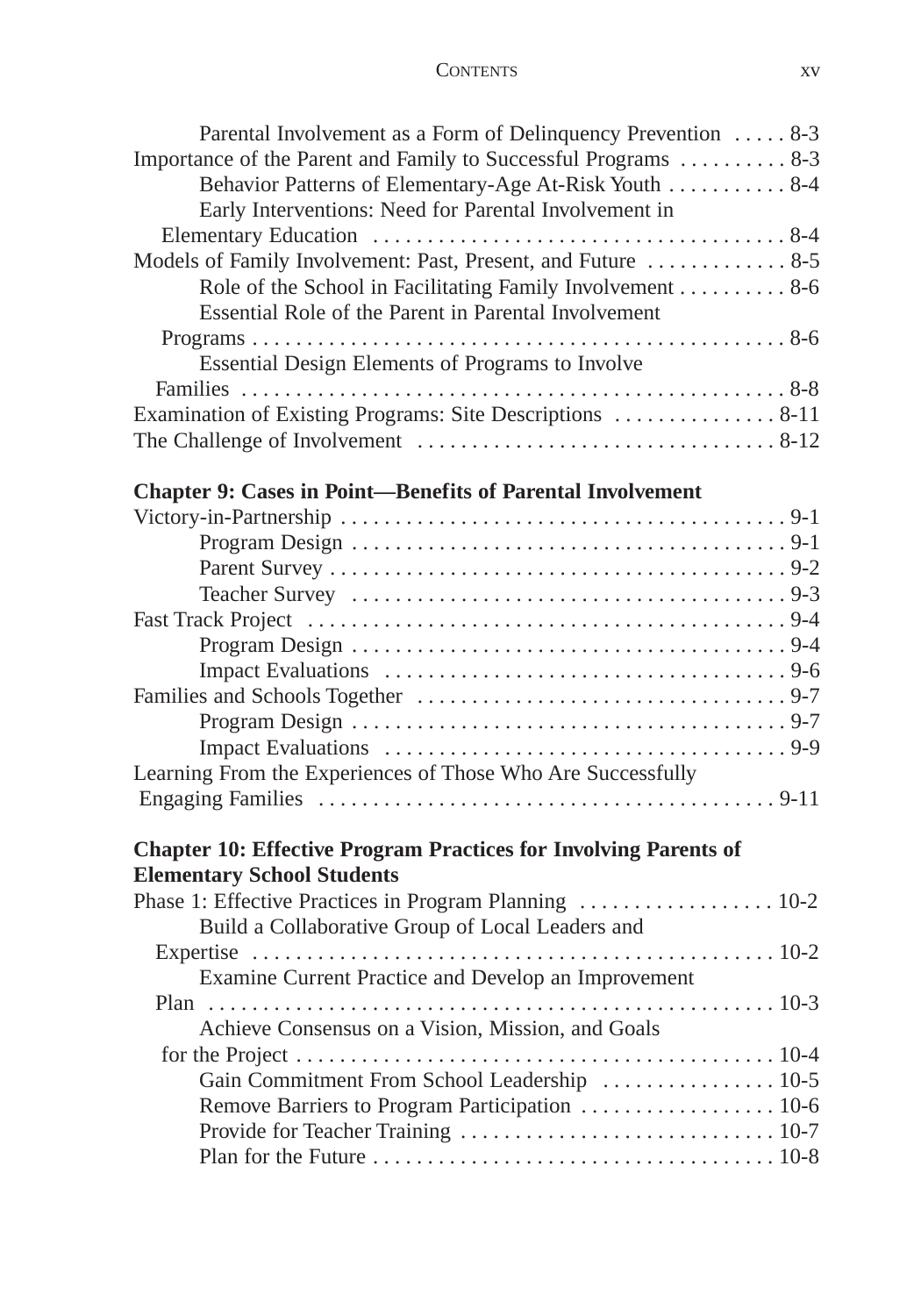| Encourage a Healthy Home Environment 10-10                |  |
|-----------------------------------------------------------|--|
|                                                           |  |
|                                                           |  |
|                                                           |  |
| Promote Two-Way Communication With Families  10-13        |  |
|                                                           |  |
|                                                           |  |
|                                                           |  |
| Phase 3: Closing the Gap: Expansion and Replication 10-17 |  |
|                                                           |  |
|                                                           |  |
|                                                           |  |

## **PART IV: THE LOCAL ALTERNATIVE SCHOOL—STRATEGIES AND EFFECTIVE PRACTICES FOR MAKING IT WORK .......... PIV-1**

| <b>Chapter 11: The Broad Range of Alternative-School Types</b>         |  |
|------------------------------------------------------------------------|--|
|                                                                        |  |
|                                                                        |  |
|                                                                        |  |
|                                                                        |  |
|                                                                        |  |
|                                                                        |  |
|                                                                        |  |
|                                                                        |  |
| <b>Chapter 12: Characteristics and Benefits of Alternative Schools</b> |  |
|                                                                        |  |
| Administration and Organizational Structure  12-2                      |  |
|                                                                        |  |
|                                                                        |  |
|                                                                        |  |
|                                                                        |  |
|                                                                        |  |
|                                                                        |  |
|                                                                        |  |
|                                                                        |  |
| Suspensions and Expulsions Decrease  12-8                              |  |
|                                                                        |  |
|                                                                        |  |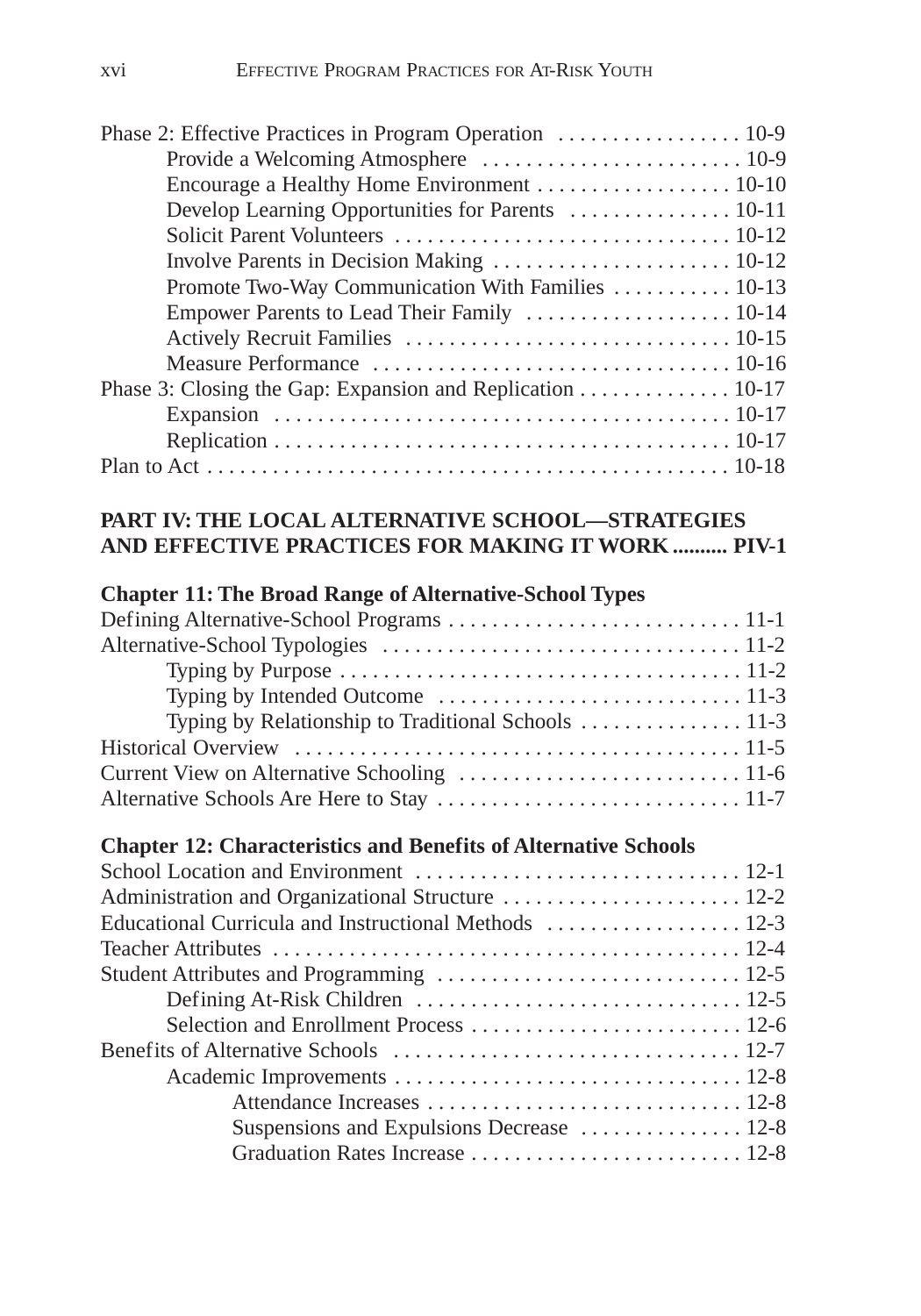| Rates of Further Education, Training, and                       |  |
|-----------------------------------------------------------------|--|
|                                                                 |  |
|                                                                 |  |
|                                                                 |  |
| Attitude Becomes More Positive  12-10                           |  |
|                                                                 |  |
|                                                                 |  |
| Evidence of Cost-Benefit and Cost-Effectiveness  12-10          |  |
| Citizenship and Character Development 12-11                     |  |
|                                                                 |  |
| Alternative Schools Are Dumping Grounds  12-11                  |  |
| Alternative Schools "Label" Students  12-11                     |  |
|                                                                 |  |
| <b>Chapter 13: Real-World Practices for Alternative Schools</b> |  |
|                                                                 |  |
|                                                                 |  |
|                                                                 |  |
| Maintain Low Teacher to Student Ratios  13-2                    |  |
| Maintain Safe, Positive, and Nurturing                          |  |
|                                                                 |  |
| Administration and Organizational Structure  13-3               |  |
| Maintain Autonomy With Tactful Oversight  13-3                  |  |
| Encourage Vigorous Community Involvement 13-3                   |  |
|                                                                 |  |
| <b>Establish and Require Challenging Expectations</b>           |  |
|                                                                 |  |
| Maintain an Active Circular Flow of Information  13-4           |  |
| Educational Curricula and Instructional Methods  13-4           |  |
|                                                                 |  |
| Recruit, Hire, and Retain the Best Staff and Faculty            |  |
|                                                                 |  |
| Encourage and Nurture Committed Staff  13-6                     |  |
| Continuously Develop the Alternative School                     |  |
|                                                                 |  |
| Develop Support Staff as You Develop Teaching                   |  |
|                                                                 |  |
|                                                                 |  |
| Establish Admissions Policy, Criteria, and Process 13-8         |  |
|                                                                 |  |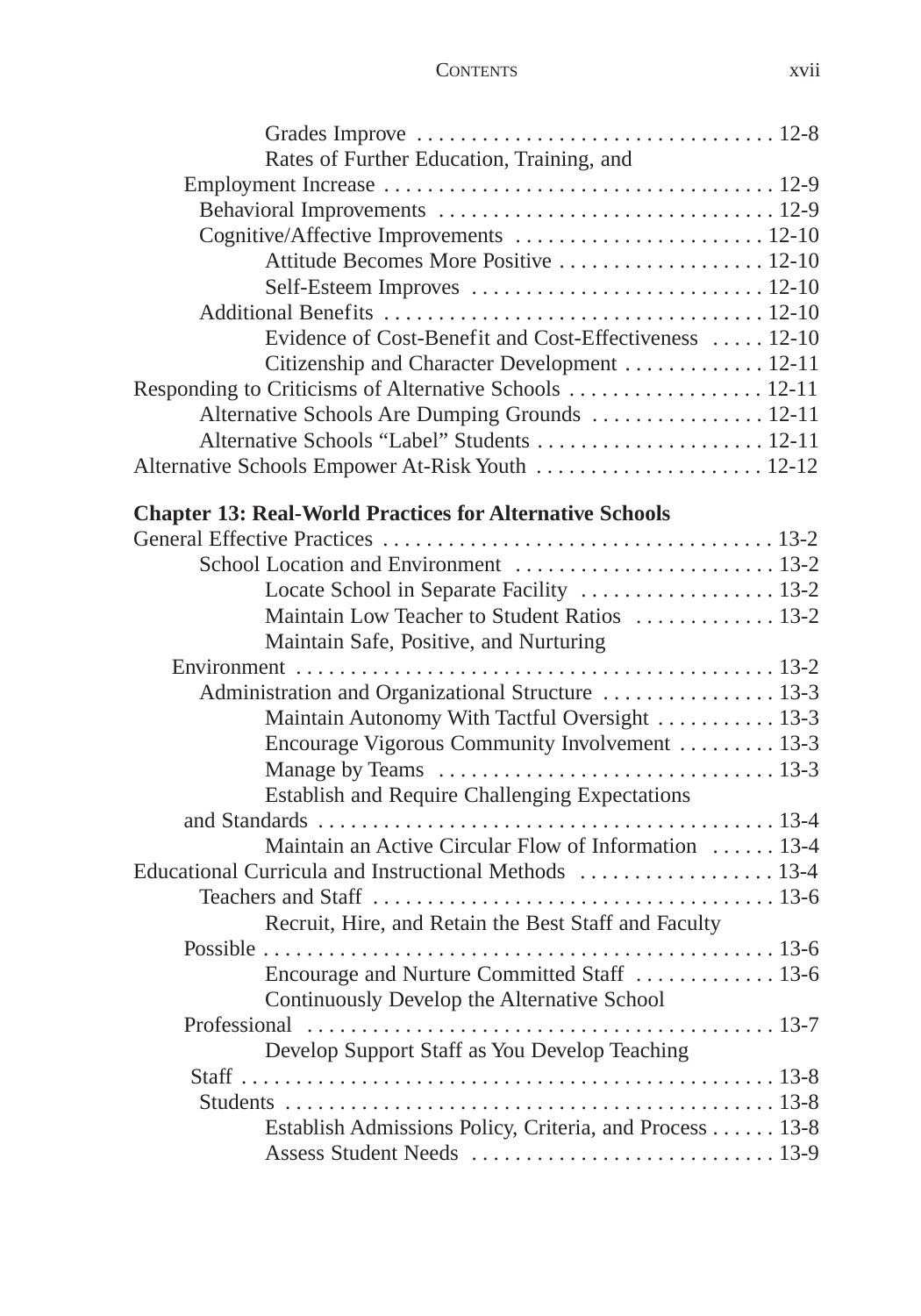| Mat-Su Alternative School, Wasilla, Alaska  13-10                           |  |
|-----------------------------------------------------------------------------|--|
|                                                                             |  |
| Discovery II, Jackson County, North Carolina  13-11                         |  |
|                                                                             |  |
| <b>Chapter 14: Planning, Operating, and Expanding an Alternative School</b> |  |
| Phase One: Planning an Alternative-School Program  14-2                     |  |
| Identify Key Leadership/Establish a Governance Board  14-2                  |  |
|                                                                             |  |
| Develop a Mission Statement and Philosophy  14-5                            |  |
| Conduct a School Evaluation Plan  14-7                                      |  |
| Why Evaluations Are Critical to School                                      |  |
|                                                                             |  |
|                                                                             |  |
| Continuous Assessment/Process Evaluation 14-8                               |  |
| Develop a Resource Plan and Marketing Strategy  14-10                       |  |
|                                                                             |  |
|                                                                             |  |
|                                                                             |  |
| Formulate a Long-Range or Strategic Plan and an                             |  |
|                                                                             |  |
| Profile Key Staff and Outline Job Duties and                                |  |
|                                                                             |  |
| Site Selection and Defining a Student Admission Policy  14-15               |  |
| Phase Two: Operating an Alternative-School Program 14-16                    |  |
| Develop an Operational Plan and Administrative Structure  14-17             |  |
| Teacher and Staff Retention  14-17                                          |  |
| Information/Records Management  14-18                                       |  |
|                                                                             |  |
| Daily Operations Management  14-20                                          |  |
| Justify Resources and Foster Key Service Provision  14-20                   |  |
|                                                                             |  |
|                                                                             |  |
| Communication Within the Alternative School  14-23                          |  |
|                                                                             |  |
| Standard Operating Plans  14-24                                             |  |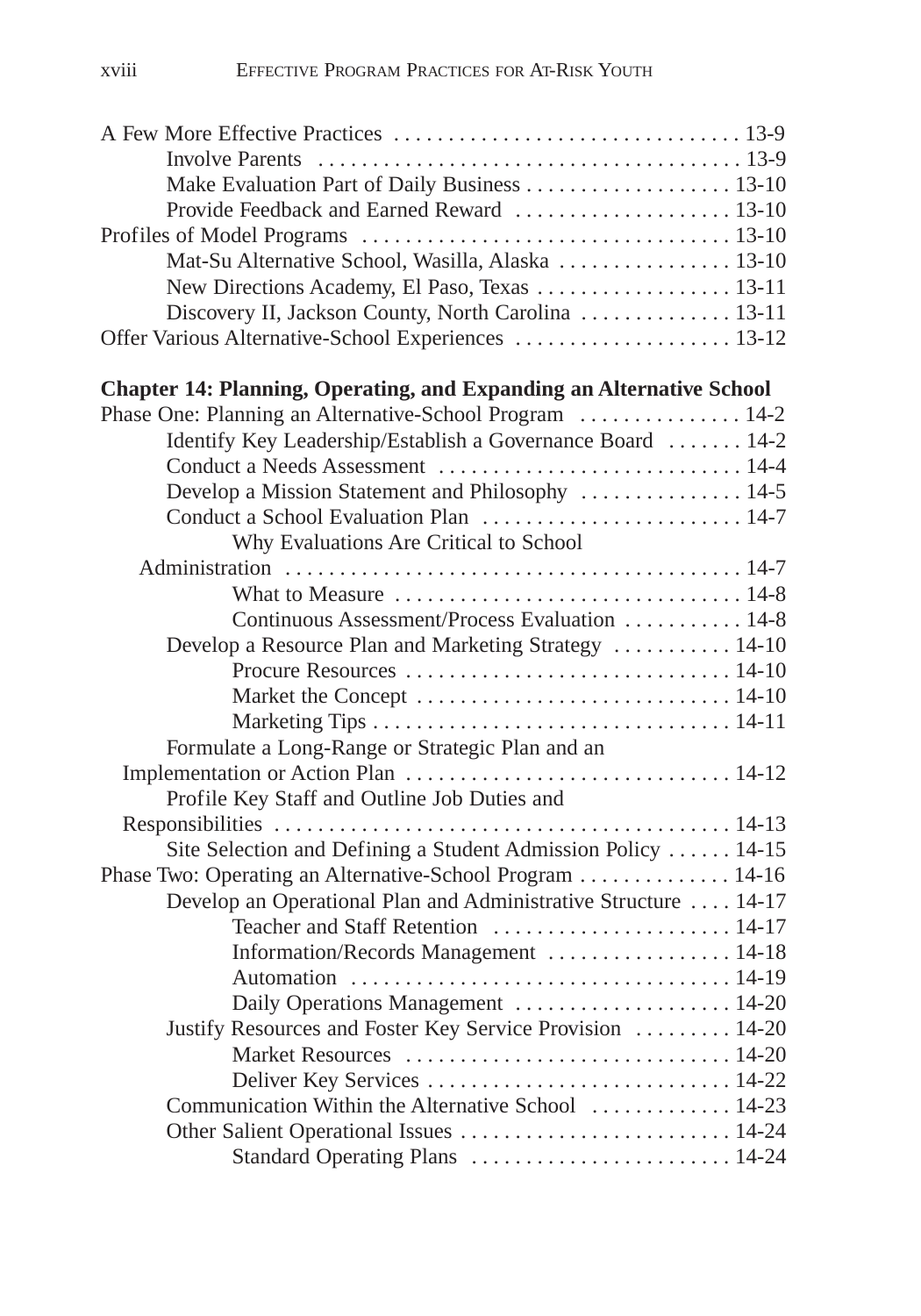### CONTENTS xix

| Expanding the Alternative School: Close the Service-to-Needs            |  |
|-------------------------------------------------------------------------|--|
|                                                                         |  |
| Conduct a Readiness Assessment  14-25                                   |  |
|                                                                         |  |
|                                                                         |  |
| Update Existing Documents  14-26                                        |  |
|                                                                         |  |
| Keys for Successful Expansion  14-27                                    |  |
| Alternative School Is Only Part of the Solution 14-28                   |  |
| <b>PART V: PROMISING AND EFFECTIVE PRACTICES IN</b>                     |  |
|                                                                         |  |
| <b>Chapter 15: Considerations for Developing Juvenile Day Treatment</b> |  |
| <b>Programs</b>                                                         |  |
|                                                                         |  |
|                                                                         |  |
|                                                                         |  |
|                                                                         |  |
|                                                                         |  |
| What Does the Research Literature Say About Juvenile                    |  |
|                                                                         |  |
| Why Study the Implementation of Day Treatment Programs?  15-6           |  |
| How Information Was Collected for This Study  15-6                      |  |
|                                                                         |  |
| Early Stage North Carolina Programs  15-8                               |  |
|                                                                         |  |
| Juvenile Treatment Is a Specific Service in a Range of                  |  |
|                                                                         |  |
| <b>Chapter 16: The Formative Stages of a Day Treatment Program</b>      |  |
| Effective Practices in Program Planning  16-2                           |  |
|                                                                         |  |
| Make Explicit the Motivations Underlying the                            |  |
|                                                                         |  |
| Achieve Consensus on the Problem and Its                                |  |
|                                                                         |  |
| Analyze Relevant Data for Decision Making  16-6                         |  |
| Identify Gaps in the Continuum of Services and Select                   |  |
| a Programmatic Response to Meet the Need  16-7                          |  |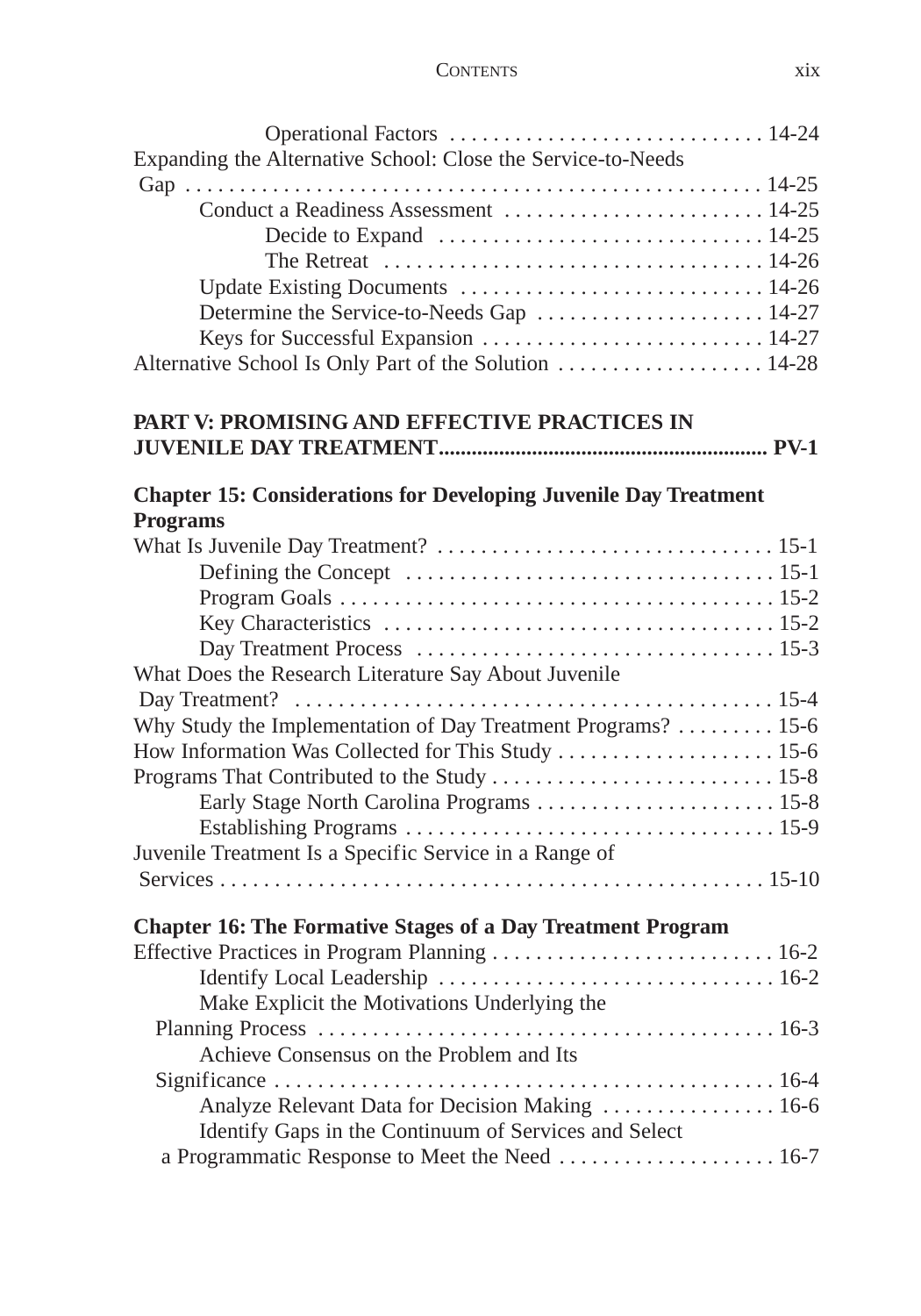| Agree on a Vision, Mission, and Goals for the Program  16-8                                                           |
|-----------------------------------------------------------------------------------------------------------------------|
| Specify the Group Targeted for Service Provision  16-11                                                               |
| Build Public Support for the Program  16-12                                                                           |
| Provide Adequate and Stable Financial Resources  16-13                                                                |
|                                                                                                                       |
| Choose an Administrative Structure to Oversee the                                                                     |
|                                                                                                                       |
| Select a "Leader" Rather Than Simply a "Manager" to                                                                   |
| Direct the Program $\ldots \ldots \ldots \ldots \ldots \ldots \ldots \ldots \ldots \ldots \ldots \ldots \ldots 16-16$ |
| Identify an Appropriate Facility to House the Program  16-19                                                          |
| Hire Staff With Proper Qualifications, Experience, and                                                                |
|                                                                                                                       |
| Consider Other Important (and Often Overlooked)                                                                       |
|                                                                                                                       |
| The Recurring Nature of the Business of Making Your Idea                                                              |
|                                                                                                                       |
|                                                                                                                       |

## **Chapter 17: Program Implementation and Operation**

| Continue Commitment to Day Treatment as the Program     |  |
|---------------------------------------------------------|--|
|                                                         |  |
|                                                         |  |
| Establish Collaborative Service Arrangements 17-4       |  |
|                                                         |  |
| Ensure That Treatment Is Rooted in Proven Methods  17-5 |  |
| Conduct Immediate and Comprehensive Assessments  17-7   |  |
|                                                         |  |
| Provide Services That Address the Needs of Juveniles    |  |
|                                                         |  |
|                                                         |  |
| Develop Information Systems to Allow for Program        |  |
|                                                         |  |
|                                                         |  |
|                                                         |  |
|                                                         |  |
|                                                         |  |
|                                                         |  |
|                                                         |  |
|                                                         |  |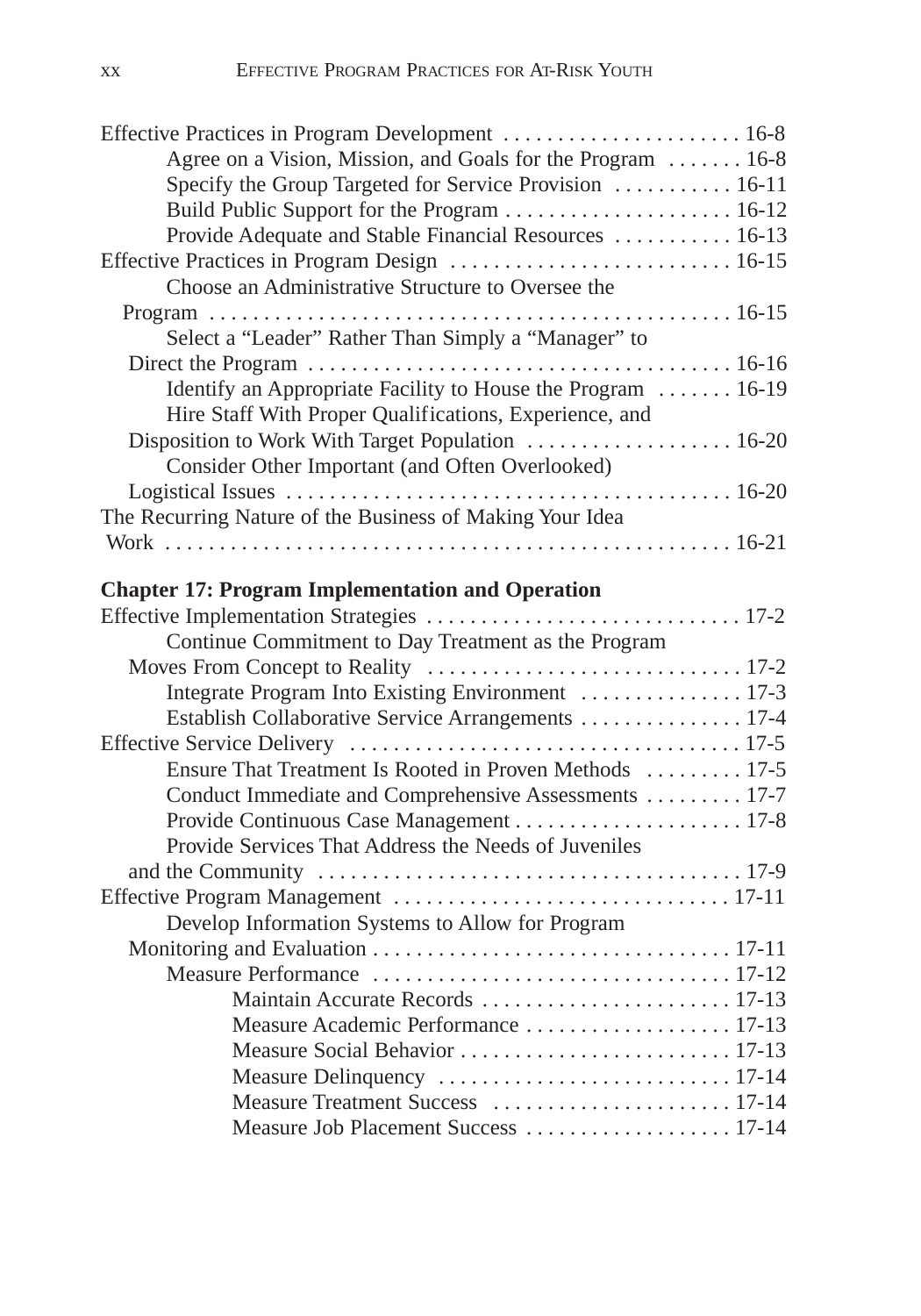| Project Expansion: Your Ultimate Accomplishment 17-15 |  |
|-------------------------------------------------------|--|
|                                                       |  |
| Conduct Program Assessment Surveys 17-15              |  |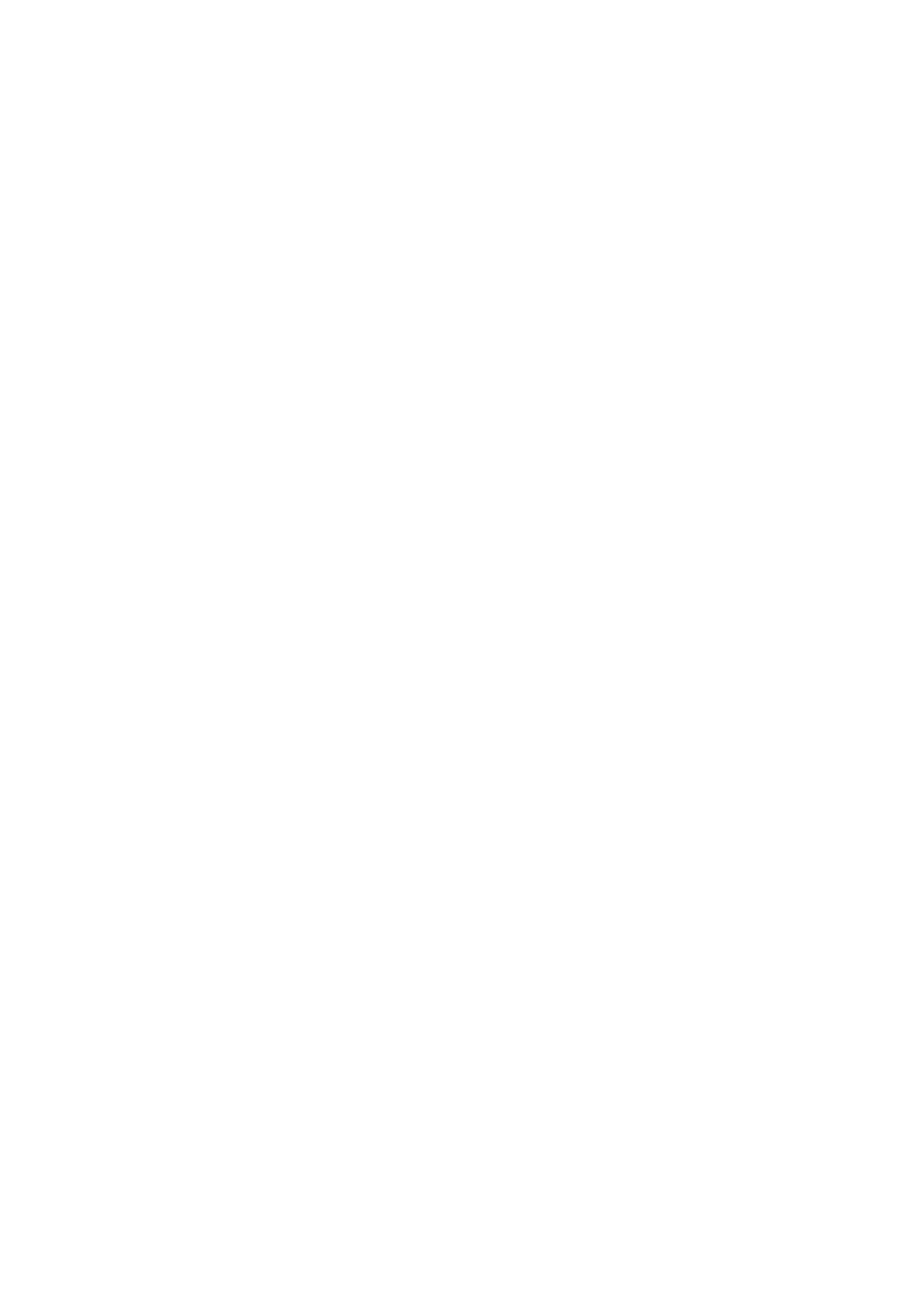## Preface: Thoughts on "Effective Practices for At-Risk Children"

Difficulties in society usually can be traced back to the neighborhood, the home, the individual, even the nursery, and society's ineffectiveness in addressing obvious shortcomings in the social fabric before they become expensive, intractable problems. When we do not address problems (upstream), our prisons fill, social service calendars are booked well in advance, and an unending train of people need public assistance. Why is this when we are at our best when coming to the aid of our fellow Americans, especially in a crisis? One of the problems is that we need to "see" that crisis before we act. It is tough to see a fellow citizen going sour when he or she is just entering kindergarten; often it is easier when he or she drops out of school, or heads to court; however, at this point it is much too late. So it is that the idea for this book arose and that a decade of working with local governments and seeing, firsthand, how difficult it is to muster an appropriate response at an appropriate time for appropriate people and wondering about a better way, a practical and feasible way, to help people reach their potentiality followed.

Why have a book like this at all—one that attempts to make sense of the real confusion of bringing the community together to heal and strengthen itself. Goodness knows libraries are filled with thoughts and directives on how to go about the process. Entire governmental agencies are constructed with a mission to do the same. Also, the work is some of the most difficult, some of the most frustrating, some of the least productive ever undertaken. Of those who attempt it, few really succeed. The simple answer is that there is a sensible, productive way to go about making communities stronger. There is a way to enable communities to address their own problems their own way in their own time with a large measure of their own sweat. It is neither simple nor easy, but it is possible for the collective strong of heart. And because it is possible, the process of making strong communities has to be undertaken; the payback is inevitably worth the cost.

This book reflects the experiences of many communities—what practitioners have found to be effective practices. It is a way, proven by the people actually making it happen, to build stronger communities that are more capable of helping their neighbors become content and productive. It is a way to build infrastructure ahead of and as persistent as the difficulties any community wants and needs to address. It is a way to build permanent answers to problems that seem to defy solution.

This book is an idea, not *the* idea for gathering and focusing the knowledge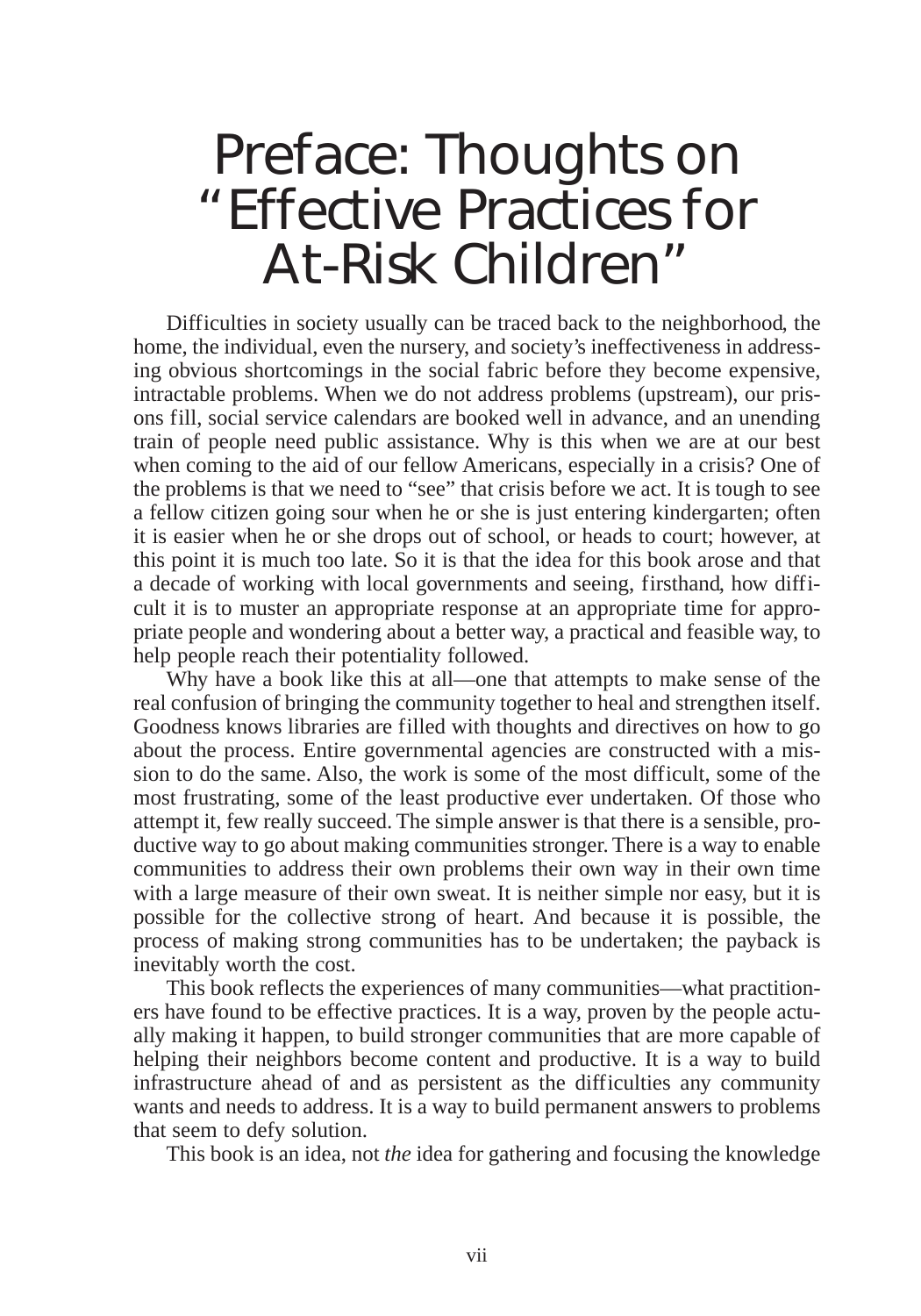base from good works, able talent, and real concern for promoting the common good. It allows all levels of government, all sectors, to participate while being guided by a large dose of local determination. The actual path taken to stronger communities is as unique as the community that accepts the challenge. It is an answer to the problems of bringing the community together in a logical way, with a logical process, and a series of field-proven actions. It allows the targeting of limited resources to the people who need it most while it is defined to reach the entire neighborhood, especially our younger neighbors. It focuses on programs that make a difference. It orders and organizes the complex and confusing task of problem solving at the grassroots level. It makes making a difference possible.

What we hope happens as a result of reading this volume is that community by community people see the advantages of building a strong collaborative organization. This permanent operation, this partnership, then guides the best performance-based ideas to make the greatest difference. This difference is made by answering specific needs of our neighbors, usually our youngest, as they progress along the path of success as an individual and as a contributing member of society. This path of development that we all must follow offers the most opportune times for guidance, sometimes as little as the right word at the right time, that makes all the difference between success and failure. Yet many times the opportunity is not taken because we are not prepared to take advantage of it. The developmental continuum outlined in this volume is a way to be prepared when opportunity presents itself.

The process of being prepared, of collaborating, partnering, and building, is done slowly with permanency in mind. It is achieved by tactfully offering assistance when and where needed instead of waiting until the community and the individual suffer the disappointment and disgrace of downfall and failure. We will never eradicate social blight such as juvenile delinquency, teen pregnancy, drug abuse, domestic violence, and the ultimate expression of failure, crime. But we can make a profound difference in the way things are. All that is needed is to begin.

 $-$  J.K.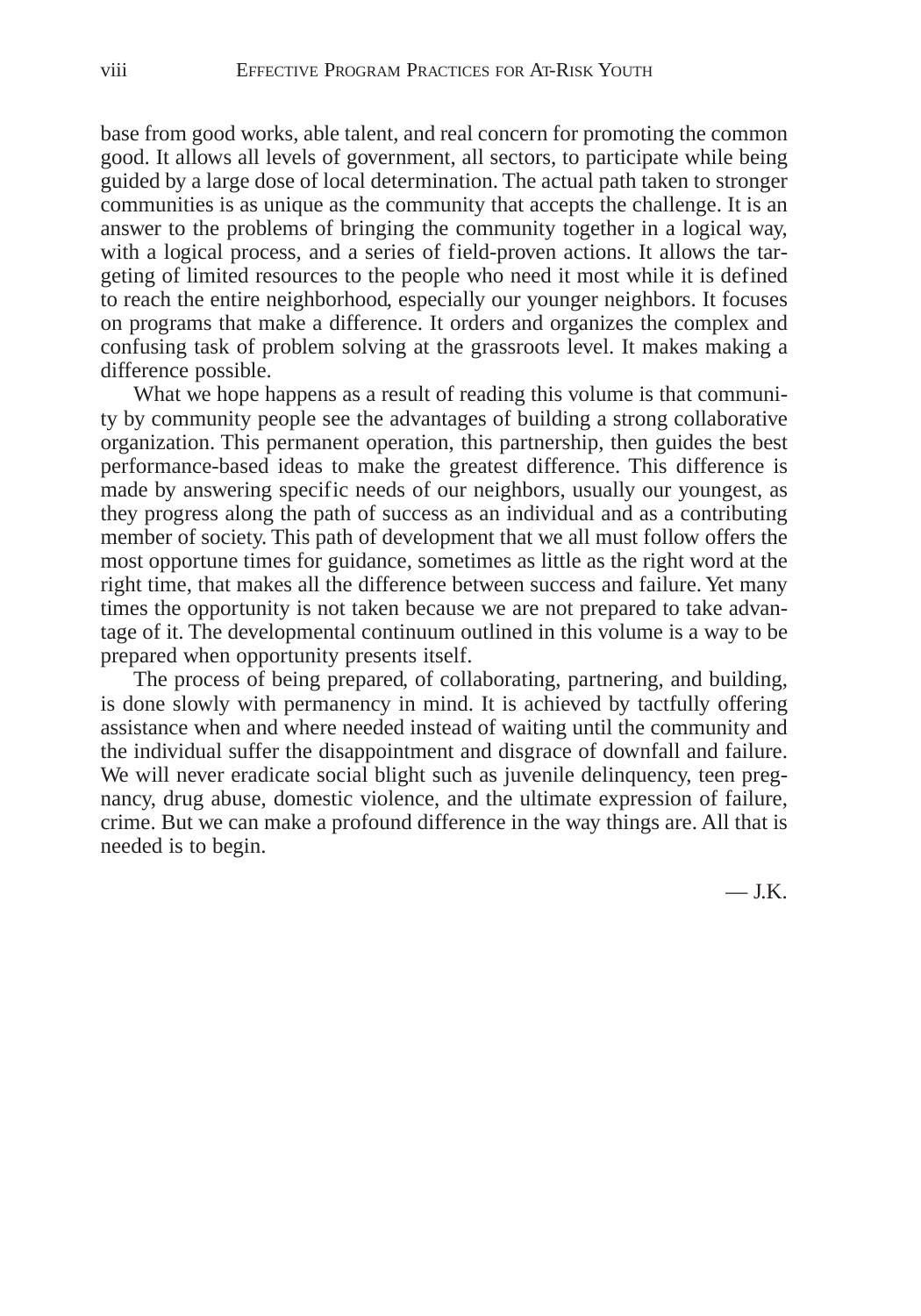## Index

[References are to pages.]

#### **A**

Abcedarian Project, 3-8 Academic performance in alternative schools, 12-8–12-9 aggregate grade point averages, 14-8 progress data, 14-19 standardized test performance, 14-8 standards for, 14-3 student accomplishments and, 13-5 measurements, for juvenile day treatment programs, 17-13 Accessibility of child care, 7-7 Forsyth Partnership and, 4-34 service delivery system and, 5-15–5-16 of services, 4-12 of well-working project, 2-6–2-7 Accountability, process evaluation and, 4-13–4-15 Accreditation, for child-care services, 7-7– 7-8 Active Parenting, PIII-3 Advocacy, parental involvement in, 8-9 Affordability, of child care, 7-7 After-school programming, 16-7 Agencies as clients, 4-28 collaboration with, 2-4 state-run, 3-3–3-5 Aggression, childhood, 8-4 Alabama juvenile program. *See* Community Intensive Treatment for Youth Alaska, Mat-Su Alternative School, Wasilla, 13-10–3-11 Alcohol abuse education/treatment, 17-10 Alternative learning centers, 11-4. *See also* Alternative schools "Alternative school plus," 16-8

Alternative schools, 2-17, 14-28–14-29 academics aggregate grade point averages, 14-8 improvements in, 12-8–12-9 progress data, 14-19 standardized test performance, 14-8 standards for, 14-3 student accomplishments, 13-5 administration, 14-3, 14-20 job duties/responsibilities, 14-13– 14-15 organizational structure and, 12-2– 12-3, 13-3–13-4 principals, duties of, 13-6–13-7 school evaluations and, 14-7 team management concept, 13-3–13-4 admissions criteria, 13-8–13-9 forms/signatures for, 14-19 policy, 13-8–13-9, 14-16 process, 13-8–13-9 benefits of, 12-7–12-11 academic, 12-8–12-9 behavioral, 12-9–12-10 character development, 12-11 citizenship development, 12-11 cognitive/affective, 12-10 cost-effectiveness and cost-benefit, 12-10–12-11 in marketing strategy, 14-11–14-12 communications with central school district, 14-21 with feeder schools, 14-21 in-school, 14-23–14-24 staff-parent, 14-23–14-24 community involvement, 12-3, 13-3, 14-3 cost-benefits, 14-12 cost-effectiveness, 14-12 criticisms of, 12-11–12-12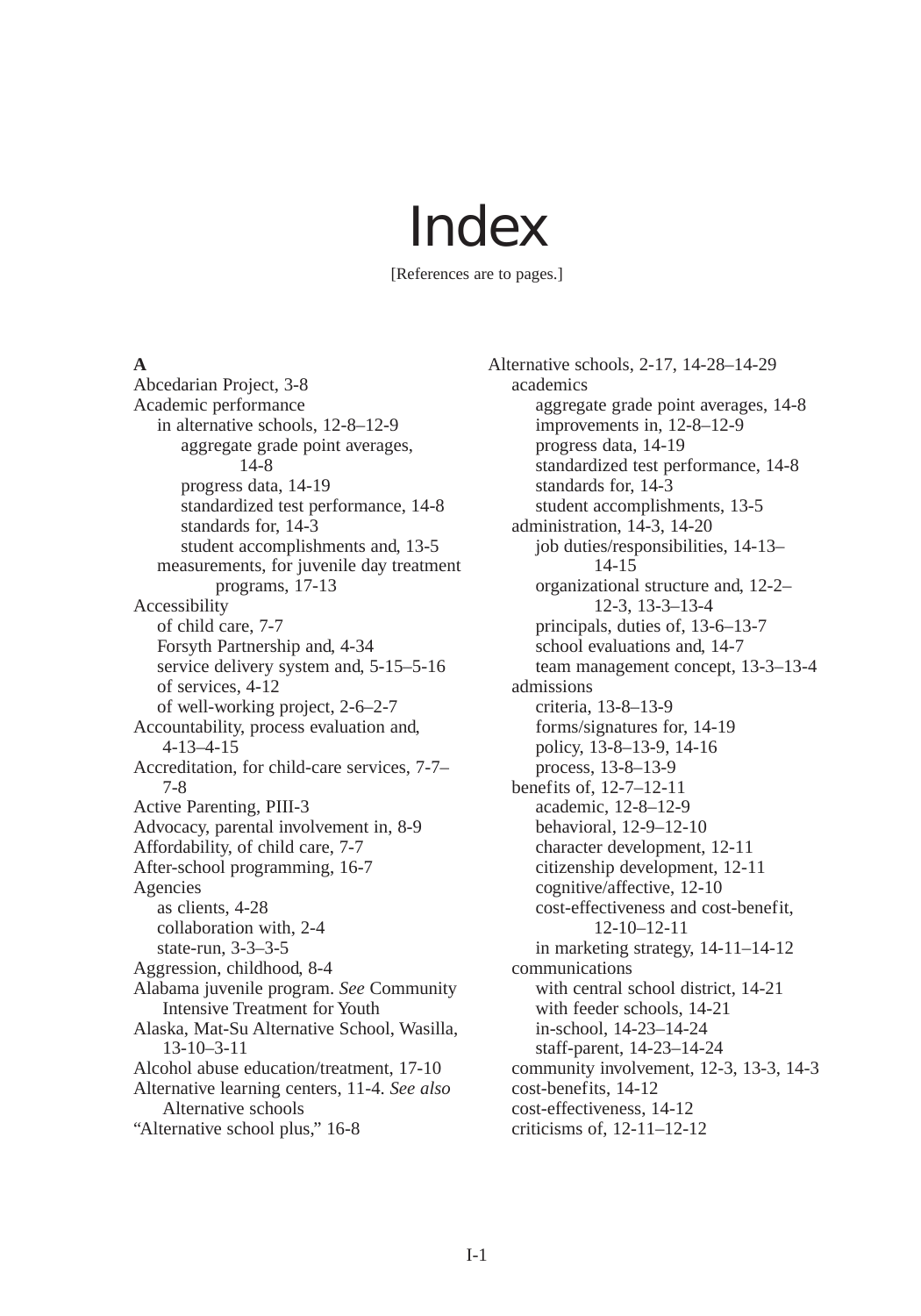Alternative schools (*continued*) current views, 11-6–11-7 curriculum, 12-3–12-4, 14-3 effective practices for, 13-5–13-6 guidelines, 11-6–11-7 definitions of, 11-1–11-2 different/effective approaches for, 13-4–13-5 discipline rates/improvements, 14-8 dropout rates, 14-8 effective practices, 13-2–13-4 enrollment current, 11-7 length of, 12-7 process for, 12-6–12-7 environment, 12-2, 14-22 noncompetitive, 12-4 open communications in, 13-4 safe, positive and nurturing, 13-2– 13-3 expansion readiness assessment for, 14-25– 14-26 retreat, 14-26 service-to-needs gap determination, 14-27 successful, keys for, 14-27–14-28 updating current documentation for, 14-26 focus of, 2-17 funding, 12-2, 14-3, 14-20–14-21, 14-28 in future, 11-7 goals/objectives of, 14-3, 14-6–14-7 examples of, 13-3–13-4 long-range, 14-13 mid-range, 14-13 short-term, 14-12–14-13 governing board, 14-3–14-4 graduation rates, 14-8 growth of, 11-6 historical overview, 11-5–11-6 information management, 14-18–14-19 instructional methods, 12-3–12-4 for juvenile day treatment, 16-8 key stakeholders, in readiness assessment, 14-26 liaison, 14-3 location of, 12-1–12-2, 14-3 in separate facility, 13-2 site selection process, 14-15–14-16 marketing strategy, 14-20–14-22

resource plan and, 14-10–14-12 revisiting, 14-21–14-22 mission statement, 14-2, 14-5–14-7 model programs, 13-10–13-12 needs assessment, 13-9 continuous, 14-8–14-10 continuous/daily, 13-10 information sources for, 14-4–14-5 in marketing strategy, 14-10–14-11 methods for, 12-4 revisiting, 14-21 operational issues, 14-16, 14-25 daily management, 14-20 management by objectives, 14-23 plan for, 14-17–14-20 service delivery, 14-20–14-23 standard operating plan, 14-24 total quality management, 14-23 organizational structure, 12-2–12-3, 13-3–13-4 parental involvement, 13-9–13-10, 14-3 performance measurements, 14-3 philosophy, 14-5–14-7 planning, 14-2–14-16 challenges of, 14-28 key questions for, 14-2–14-4 leadership issues, 14-2–14-7 long-range, 14-12–14-13 resource/marketing strategy, 14-10–14-12 site selection, 14-15–14-16 staff selection process, 14-13–14-15 student admission policy, 14-15– 14-16 policy/procedures manual for, 14-17 problems of, 14-28–14-29 process evaluations continuous, 14-8–14-10 measurement parameters, 14-8 for planning, 14-7–14-10 teachers and, 13-7 records management, 14-18–14-20 relationship with public schools/school district, 11-3–11-5, 12-2–12-3, 13-3 remote, 11-4 resources, 4-10 staff, 14-3 burnout, prevention of, 14-18 financial compensation, 14-18 involvement with students, 12-3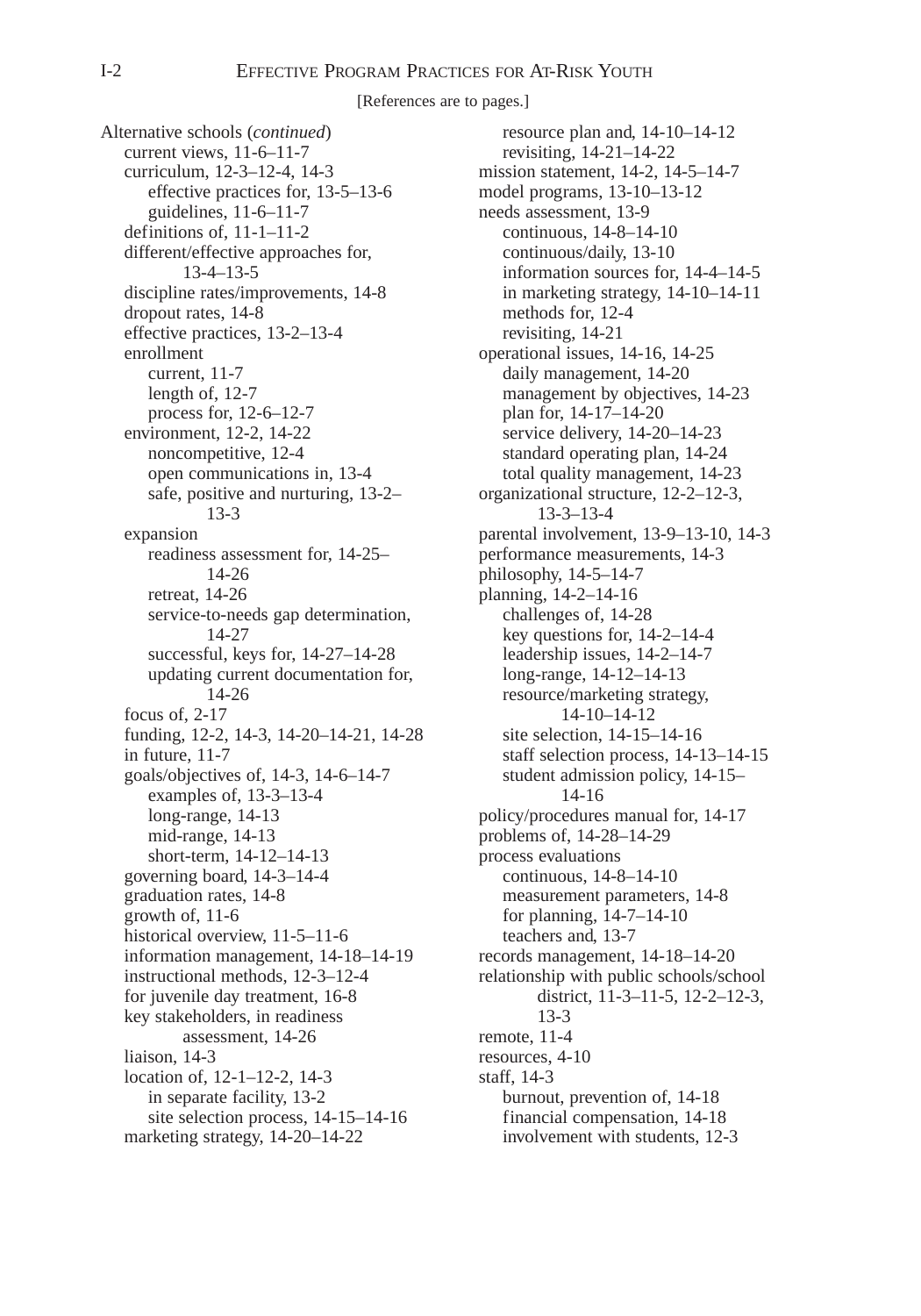job duties/responsibilities, 14-13– 14-15 loss of, 14-28 principals, 13-6–13-7 recruitment/hiring of, 13-6 retention of, 13-6, 14-17–14-18 for support, 13-8 state government and, 11-6–11-7 students, 13-8, 14-29 adjustment problems of, 13-12 assignment completion, 14-8 attendance rates, 12-8 attitudes of, 12-10 attributes of, 12-5–12-6 behavior of, 14-19 behavioral changes, 12-9–12-10 earned rewards for, 13-10 empowerment of, 12-12 expectations/standards for, 13-4 grades/test scores, 12-8–12-9 graduation rates, 12-8 labeling of, 12-11–12-12, 13-3 personalized education plan, 12-7, 14-19 positive feedback for, 13-10 ratio to teachers, 13-2 selection of, 12-6–12-7, 14-2–14-3 self-esteem of, 12-10, 14-8 suspensions/expulsions, 12-8 target population, 14-2 teachers attributes of, 12-4–12-5 committed, encouragement of, 13-6–13-7 job duties/responsibilities, 14-13– 14-15 professional development for, 13-7–13-8 ratio to students, 13-2 recruitment/hiring of, 13-6 retention of, 13-6, 14-17–14-18 transportation issues, 14-3 typology by intended outcome, 11-3 by purpose, 11-2–11-3 by relationship to traditional schools, 11-3–11-5 vision statement, 14-6 zero tolerance legislation and, 14-28 Anniversary celebration, 6-7 Ashe County Partnership for Children, 6-6

Assessment community, 6-11–6-12 of needs. *See* Needs assessment of risk, 17-7 Assessment instruments, for FAST program, 9-9–9-10 Attendance rates, for alternative schools, 12-8 Auctions, 6-5 Audits, 5-20 Automation, 4-24, 4-43–4-44

#### **B**

Behavior improvements, from alternative schooling, 12-9–12-10 Benchmarks "effective" or "best practices" and, 15-7 establishing, 4-17 for reassessment process, 6-12–6-13 for strategic planning, 4-59 Benefits summary, sample, 4-62 Bethesda juvenile day treatment program administration, 16-15 case manager-to-client ratio, 17-9 educational services, 17-10 funding for, 16-14 goals for, 16-10 leadership of, 16-18 vs. other programs, 15-12–15-14 rehabilitative treatment strategies, 17-6 restorative justice approach, 17-10– 17-11 risk and needs assessments, 17-7 staff/stakeholder commitment, 17-2 Board of directors for alternative schools, 14-3–14-4 for expansion committee members for, 6-7–6-8 governing of, 6-9 members of, 6-7–6-8 orientation/training for, 6-8–6-9 role of, 6-8–6-9 for implementation, 4-37–4-38 for juvenile day treatment programs, 4-46–4-48, 16-2 Budgeting accounting practices, 4-23–4-24 automation, 4-24 chief financial officer's duties for, 4-23–4-24 financial policy, 4-22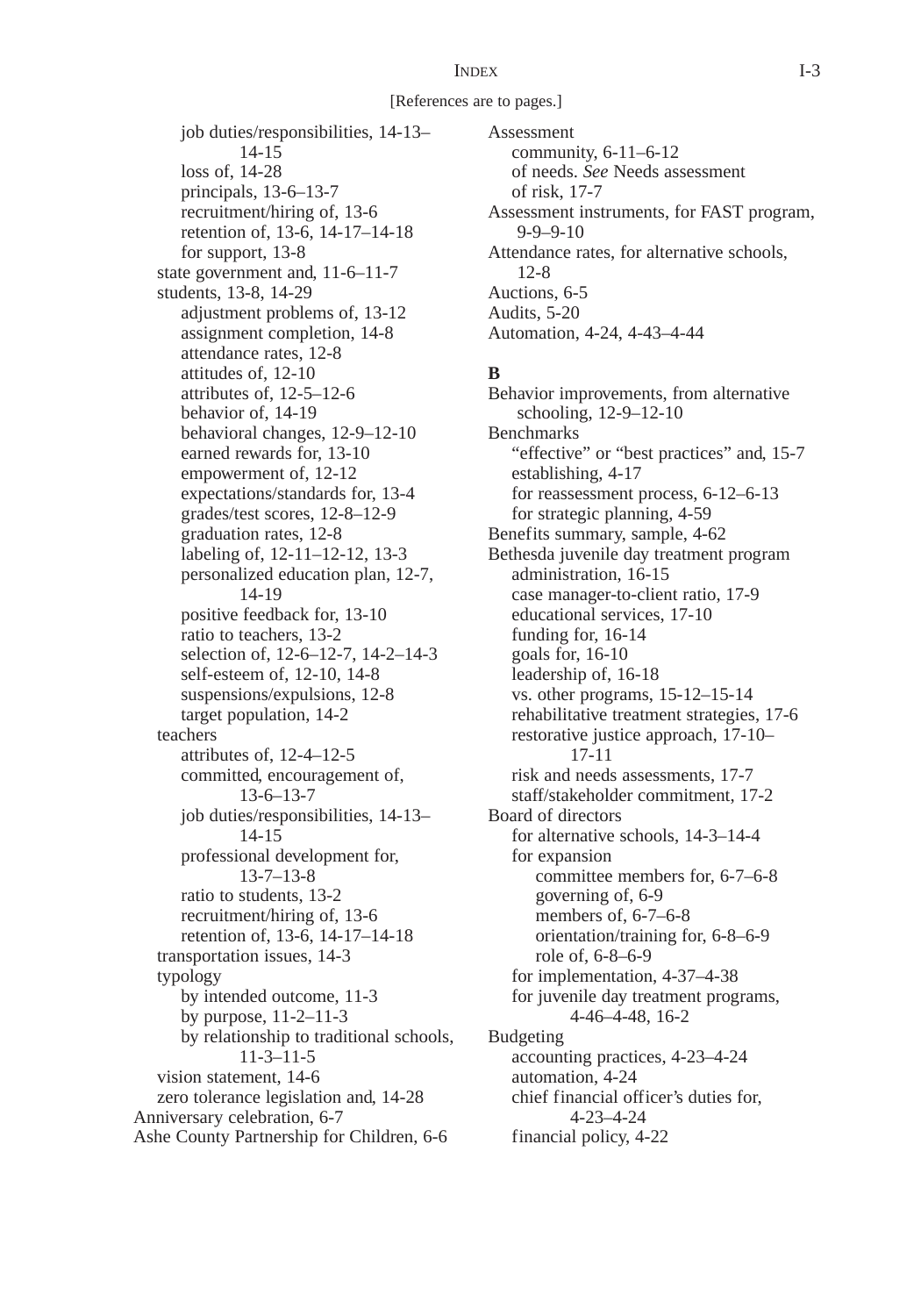Budgeting (*continued*) fiscal standard operating procedure, 4-23 reporting methods, 4-24–4-25 Business sponsorship, for expansion, 6-17

#### **C**

Career development plan, 5-9 Case management, for juvenile day treatment programs, 17-8–17-9 Cash disbursements, nonpayroll, 4-53–4-54 CCR–R. *See* Child Care Resource and Referral *CCR–R Planning and Startup Manual*, 4-27 CFO. *See* Chief Financial Officer Chain of outputs, 2-9–2-11 Character development, of alternative-school students, 12-11 Charades, in FAST program, 9-9 Chatham County Partnership for Children, 4-23, 5-17–5-18, 6-13 Chief financial officer (CFO), 4-23–4-24 Child-care providers, 3-11, 7-8 Child Care Resource and Referral (CCR–R), 4-27, 5-14 Child-care services accessibility of, 7-7 accreditation for, 7-7–7-8 affordability of, 7-7 definition of, 7-6–7-7 programming, 7-5–7-6 quality, 7-7–7-8 standards for, 7-6–7-7 Children appropriate help for, 1-1–1-2 at-risk definition of, 12-5–12-6 elementary age, behavior patterns of, 8-4 impact on social service infrastructure, 1-5 needs of, developmental continuum of, 5-12 attachment bonds, development of, 8-3–8-4 development of, early intervention and, 3-6 freedom for self-development, 7-10–7-11 needs of, developmental continuum and, 1-9 targeting services for, 3-7–3-10

Children, Youth, and Family Consortium, PIII-3 Choice, in project development, 2-14 Citizenship development, of alternative-school students, 12-11 productive, 1-3–1-4 as program goal, 2-1–2-2 CITY. *See* Community Intensive Treatment for Youth Classrooms, alternative, 11-4. *See also* Alternative schools Clients focus, ensuring for expansion, 6-3 types of, 4-28–4-29 Collaboration benefits of, A-2 building, for parental involvement programs, 10-2–10-3 community. *See* Community, collaboration description, in marketing plan, 4–26– 4-27 establishing working relationship for, 4-3–4-4 for expansion, 6-17–6-18 in hiring staff, 5-7–5-8 in local partnerships, blend of agencies in, 2-4 parental involvement programs and, 8-1 principles of, 4–26 school-family-community, 8-9 in school readiness programming, 7-4, 7-6 in service arrangements, 17-4–17-5 College enrollment, for alternative-school graduates, 12-9 Colorado, Project New Pride Program, 15-4–15-5, 16-14 Committee review, 4-16 Communication external mechanisms, 5-23 internal mechanisms, 5-22 reports for, 5-22–5-23 tools, for expansion fund campaign, 6-7 two-way family, promotion of, 10-13– 10-14 Communities in Schools, PIII-3 Community assessment, 6-11–6-12 at-risk juvenile problem and, 16-5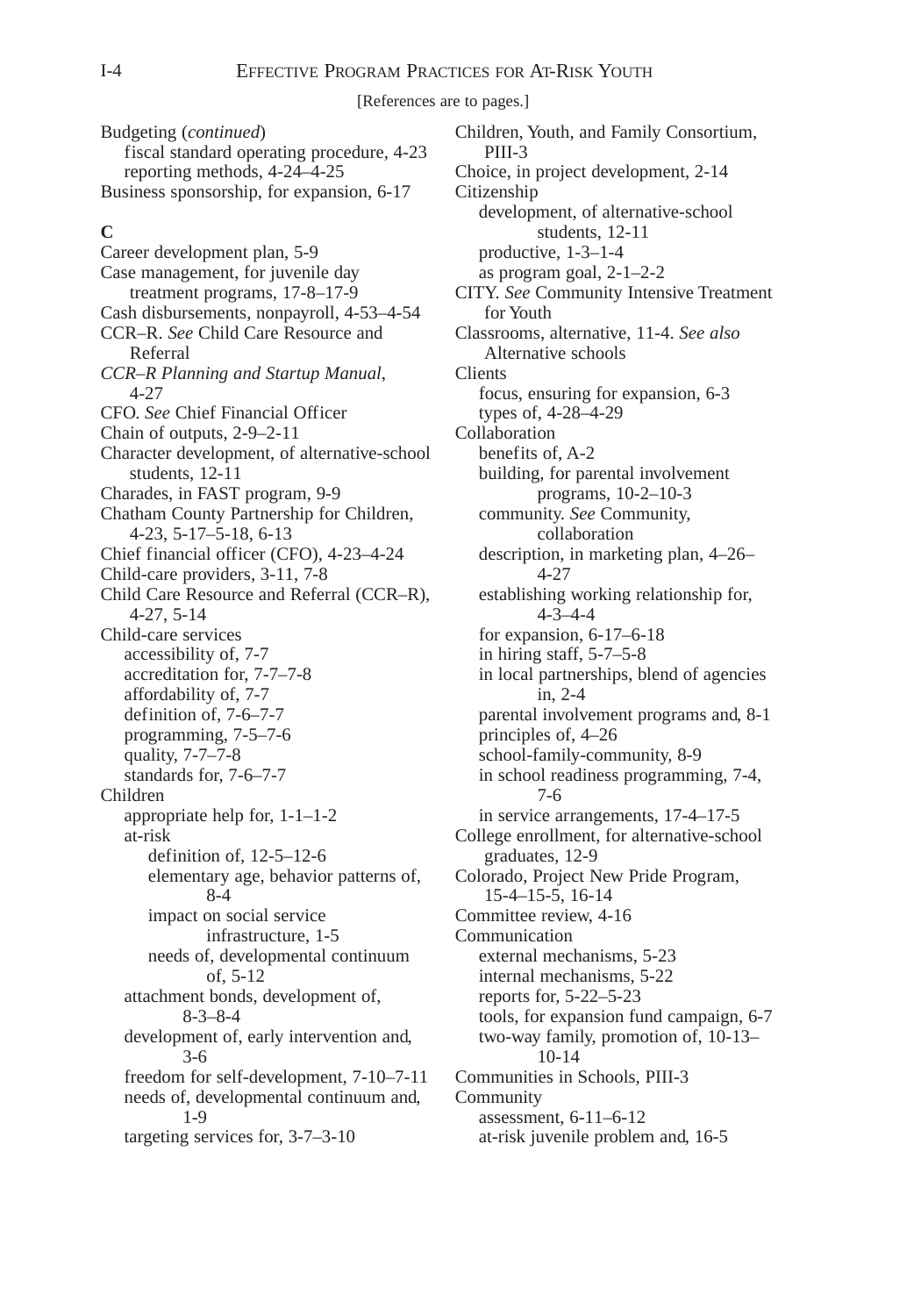as client, 4-28–4-29 collaboration, 1-2 enablement and, 1-6 for juvenile day treatment programs, 16-2 in parental involvement, 8-2 for parental involvement programs, 10-2–10-3 with school and family, 8-9 duty for school readiness, 7-11 enabling, 1-5–1-9 by building ideas, 1-7–1-8 collaboration for, 1-6 critical partnerships by sector and, 2-4 funding the trade-off in, 2-5 leadership for, 2-5 measurements of, 2-5–2-6 policy for, 2-4 focus, 1-2 ideas, for systemic problem resolution, 1-7–1-8 involvement, alternative schools and, 12-3, 13-3 key services, for juvenile day treatment programs, 17-9–17-11 members on alternative school governing board, 14-4 targets, for alternative school marketing, 14-11 organizational needs of, 1-2 partnerships. *See* Local partnerships promises for school readiness services, 7-2–7-3 public relations, 4-16 quality of, 3-3 resiliency, 1-8 solicitations, for expansion fund campaign, 6-6 strengthening of, 1-8 Community Intensive Treatment for Youth (CITY) administration/leadership, 16-15, 16-18 case management, 17-8–17-9 collaborative service arrangements, 17-4–17-5 cost-effectiveness, 15-2 educational services, 17-10 establishment of, 15-9–15-10 goals for, 16-10

internal integration, 17-4 motivations for, 16-3 vs. other juvenile day treatment programs, 15-12–15-14 rehabilitative treatment strategies, 17-6 staff/stakeholder commitment, 17-2 Community organizations, collaboration with, 8-9 Compensation for child-care providers, 7-8 for teachers, 3-11 Comprehensive strategy, redefinition for developmental continuum, 1-8–1-9 Computer-based training, in alternative schools, 12-4 Computer information systems, for juvenile day treatment programs, 17-11–17-12 Connecticut Commission on Children, 3-9 Consultants, for local partnership, 4-7 Continuation schools, 11-4. *See also* Alternative schools Continuum of developmentally appropriate performance-based services. *See* Developmental continuum Contributions, individual, 6-5 Cooperation, productive, 1-2. *See also* Collaboration Cornell Abraxas juvenile day treatment program administration, 16-15 educational services, 17-10 facility, 16-19 funding for, 16-14, 16-15 vs. other juvenile day treatment programs, 15-12–15-14 staff/stakeholder commitment, 17-2 Corporate sponsorship, 6-6, 6-17 Corrections industry, 3-2 Cost-benefit for alternative schooling, 12-10–12-11 vs. cost-effectiveness, 2-5 Cost-effectiveness of alternative schooling, 12-10–12-11 vs. cost-benefit, 2-5 Council of Chief State School Officers, 10-8 Counseling services, for juvenile day treatment programs, 17-10 Crime home/school experiences and, 8-4–8-5 public focus on, 1-3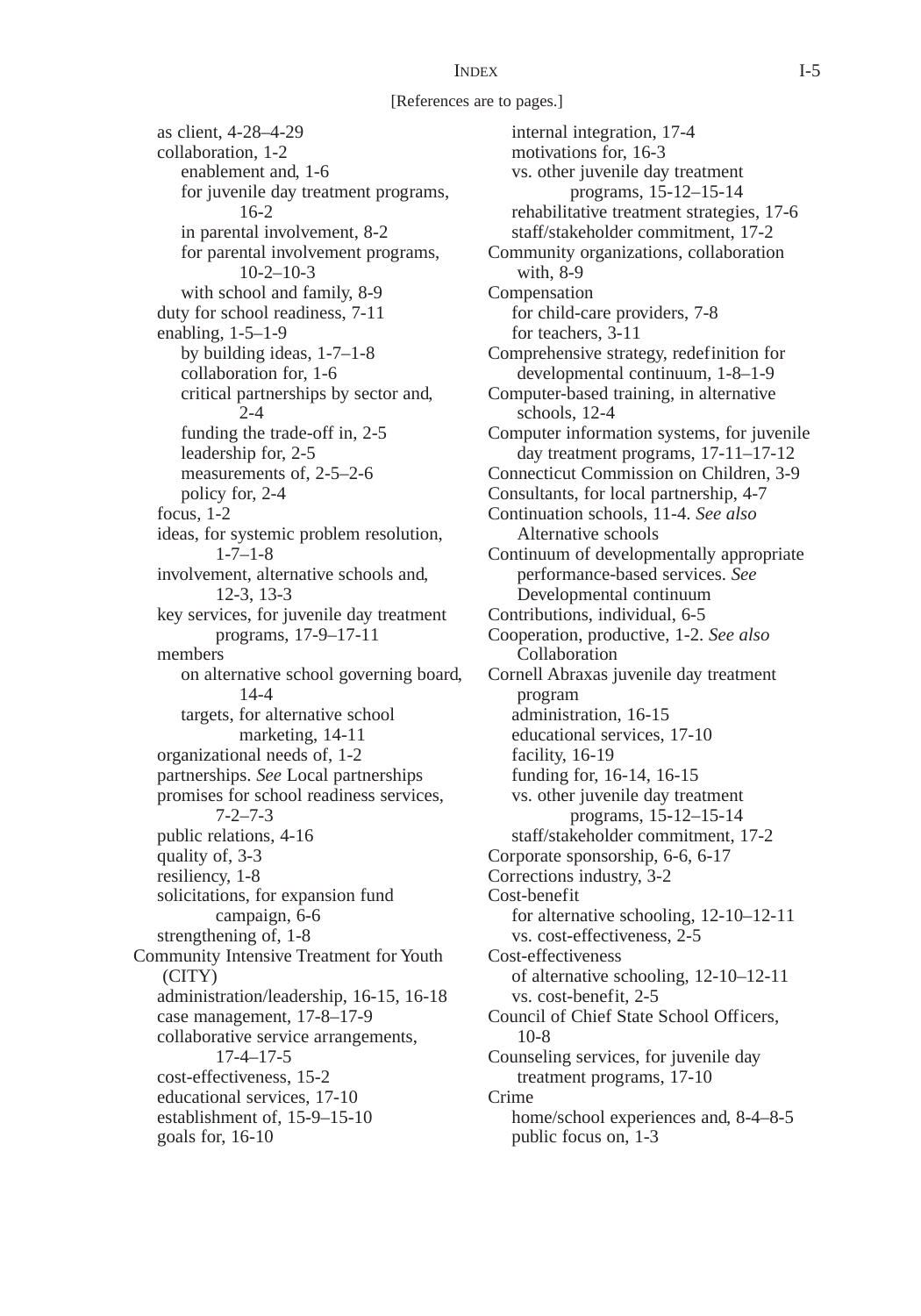Crime-criminal cycle, 1-3 Criminal justice system focus, need to change, 1-2–1-4 juvenile programs. *See* Juvenile day treatment programs

#### **D** Data

on alternative school progress, 14-19 analysis for needs assessment, 4-9–4-11 for service-to-needs gap determination, 6-9–6-14 collection, 15-7–15-8 for expansion assessment, 6-21–6-22 for process evaluation, 4-15 Decision-making process common frame of reference for, 16-6 parental involvement in, 8-9, 8-11 parent involvement in, 10-12–10-13 for planning juvenile day treatment, 16-6–16-8 Delinquency measurements, 17-14 Department of Education, 8-3 Developmental continuum of services, PI-1–PI-2, 2-18 building the model program, 2-7–2-14 comprehensive strategy redefinition for, 1-8–1-9 evolution over time, 1-9 field-tested action and, 2-14–2-15 first need in. *See* School readiness gaps in, identifying, 16-7–16-8 need for preventive services and, 1-1–  $1 - 4$ needs of children and, 1-9 private institutions and, 1-3–1-4 public institutions and, 1-3–1-4 purpose of, 2-3–2-4, 2-15–2-16 suggested, 2-16–2-17 Dewey, John, 11-5 Direct observation, for data collection, 15-7 Disciplinarian alternative schools, 11-3 Discovery II, Jackson County, North Carolina, 13-11–13-12 Documentation review, for data collection, 15-7 Donations developing formal method for, 4-22 in-kind, 6-5, 6-7

Donor database, for funding, 4-19 Down East Partnership for Children, North Carolina accomplishments of, 3-10–3-11 Board of Directors, 4-46 personnel development, 5-5–5-7 process evaluation, 4-15 project site determination, 4-42–4-43 resources for, 4-8–4-9 self-review evaluation, 5-5 site visit checklist, 5-19–5-20 Dropouts, school, 13-4 Durham juvenile day treatment program administration, 16-16 case manager-to-client ratio, 17-9 decision-making process, 16-6–16-7 description of, 15-9 facility for, 16-19 funding for, 16-14, 16-15 goals for, 16-10–16-11 leadership, 16-16 logistical issues, 16-21 vs. other programs, 15-12–15-14 risk and needs assessments, 17-7 treatment interventions, 17-6–17-7

#### **E**

Early intervention programs. *See* School readiness programs Ecology, social service infrastructure and, 1-4 Economy, social service infrastructure and, 1-4 Education *See also* Training programs for child-care providers, 7-8 elementary, need for parental involvement in, 8-4–8-5 health-related, 7-8–7-9 services, for juvenile day treatment programs, 17-10 Educational alternative schools, 11-2–11-3 Effective practices for alternative schools, 13-2–13-6 for at-risk children, A-1–A-2 definition of, PII-1 field-tested action, 2-14–2-15 for juvenile day treatment programs design of, 16-15–16-22 development of, 16-8–16-15 program planning, 16-2–16-8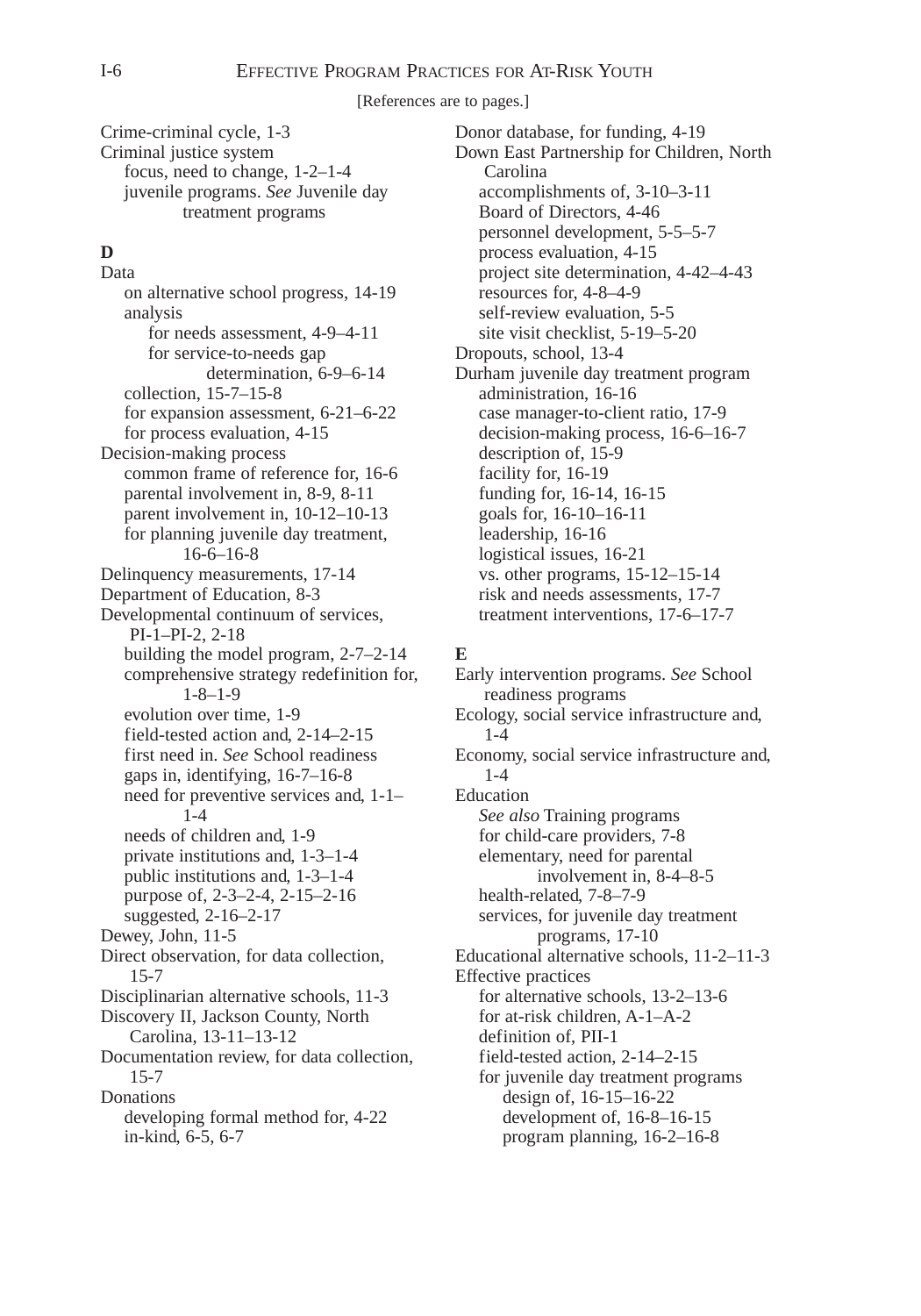model, use of, 2-17–2-18 parental involvement programs. *See under* Parental involvement programs Emotional factors, in school readiness, 7-3 Employment of alternative-school graduates, 12-9 career development plan, 5-9 first year of, 5-5 interview process, 5-4 job description, 4-63 job placement success, measurement of, 17-14–17-15 job posting, 5-4 new hire orientation, 5-5 Empowerment, of parents, 10-14–10-15 Endowment funds, 6-6 Evaluation coordinator, 4-15 Evaluations *See also* Process evaluations employee self-review, 5-5 impact, 9-6–9-7 of juvenile day treatment programs, 17-11–17-12 performance-based, of staff, 5-10 service delivery system, 5-16–5-21 for strategic planning, 4-59 Executive director, 5-5 Ex-offenders, release into community,  $1-4-1-5$ Expansion, 6-1–6-2, 6-18–6-20, PII-3 of alternative school, 14-25–14-28 assessment data, 6-21–6-22 board of directors. *See* Board of directors, for expansion collaboration in, 6-17–6-18 initial effort, stabilization of, 6-2–6-4 juvenile day treatment programs, 17- 15–17-16 key stakeholder involvement, 6-15–6-18 local partnerships, 6-17–6-18 long-range strategy for, 6-14–6-15 of parental involvement programs, 10-17 permanent funding for, 6-4–6-7 public relations for, 6-16–6-17 resources for, 6-18 sequential, 6-18 service delivery system, 2-13 service-to-needs gap, determination of, 6-9–6-14 Expulsions, school, 12-8, 13-12

#### **F**

FACES II. *See* Family Adaptability and Cohesion Evaluation Scales Facility automation plan, 4-43–4-44 description of, 4-43 location alternative schools, 12-1–12-2, 13-2, 14-3, 14-15–14-16 determining, for planning process, 4-42–4-43 juvenile day treatment programs, 16-19 Families and Schools Together (FAST), PIII-3–PIII-4 advantages of, 9-11 atmosphere, welcoming, 10-9–10-10 barriers, potential, 10-7 collaborative team for, 10-3 contact information, 8-15 description of, 8-12, 8-15 development of, 9-7 empowerment of parents, 10-14–10-15 encouragement of healthy home environment, 10-10–10-11 family communication, improvement of, 10-14 future plans, 10-9 goals of, 9-7–9-8, 10-4–10-5 impact evaluations, 9-9–9-10 implementation costs, 9-9 parental decision making and, 10-13 parental involvement, 9-8 parent recruitment, 10-16 program design, 9-7–9-9 replication of, 10-17–10-18 school administration commitment and, 10-6 teacher training, 10-8 volunteer opportunities for parents, 10-12 Family/families at-risk, 8-5 basic obligations of, 8-9 collaboration with school and community, 8-9 diminished capacity for problem solving, 16-4–16-5 involvement of lack of, 8-5 in parental involvement programs, 8-1–8-2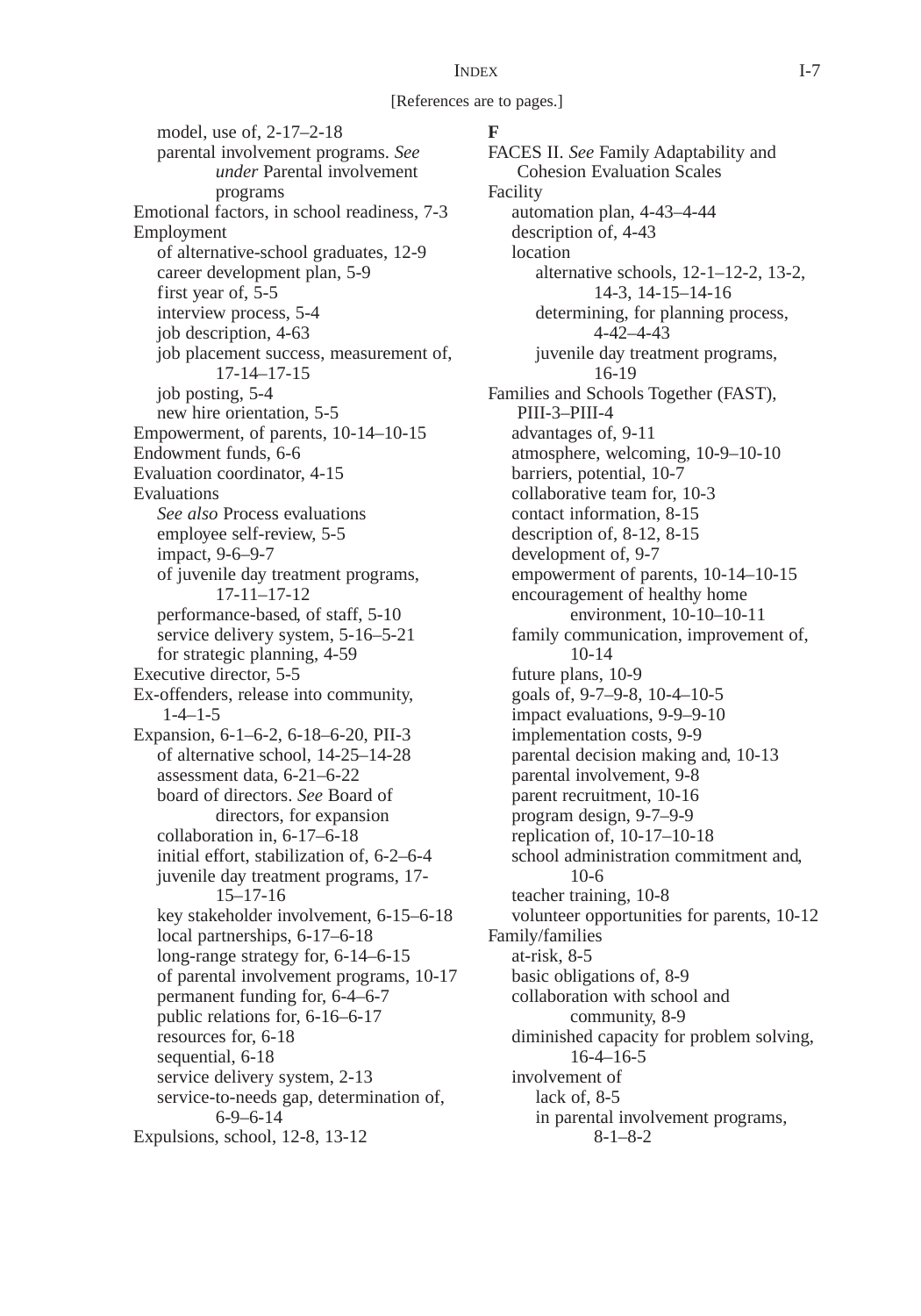Family/families (*continued*) school facilitation of, 8-6 traditional model for, 8-6 parental involvement program success and, 8-3–8-4 quality of, 3-3 recruitment process, 10-15–10-16 two-way communication, promotion of, 10-13–10-14 Family Adaptability and Cohesion Evaluation Scales (FACES II), 9-10 Family dinner, in FAST program, 9-8–9-9 Family flag, in FAST program, 9-8 Family Involvement in Children's Education, PIII-3 Family Involvement Scale, 9-10 Family support services, 7-6 in FAST program, 9-8–9-9 outreach programs, 7-10 resource center, 7-10 single point of contact, 7-10 skills building, 7-9–7-10, PIII-4 technical assistance, 7-10 training programs, 7-10 FAST. *See* Families and Schools Together Fast Track Project contact information, 8-15 description of, 8-12, 8-15, 9-11 design of, 9-4–9-6 impact evaluations, 9-6–9-7 learning opportunities for parents, 10-11–10-12 performance measurements, 10-16– 10-17 welcoming atmosphere of, 10-10 FastWorks, 10-12 FECP. *See* Forsyth Early Childhood Partnership Federal Office of Juvenile Justice and Delinquency Prevention, 1-8 Feedback systems, 4-32, 4-33 Fees, 6-6 Finance director, duties/responsibilities of, 4-55–4-56 Financial issues budgeting. *See* Budgeting data analysis, 17-15 funding. *See* Funding policies/procedures, sample topics, 4-52 reports on, 4-24–4-25

resources, for juvenile day treatment program, 16-13–16-15 statement categories, 4-57 Focus groups, for data collection, 15-8 Forsyth Early Childhood Partnership (FECP) accessibility, 4-34 board members, job descriptions for, 4-47–4-48 business family smartness survey, 6-17 fund-raising campaign, 4-21 for expansion, 6-6–6-7 strategic plan for, 4-19–4-20 local partnerships and, 3-11–3-12 needs assessment, 6-13–6-14 organizational structure, 5-3–5-4 purpose, consensus of, 4-4–4-5 quality of service, 4-34–4-35, 5-16 stability, 4-34 strategic plan, 4-33 Frank Porter Graham Child Development Center, University of North Carolina-Chapel Hill, 3-9 Fresh Start (Project New Pride Program), 15-4–15-5 Funding campaign mentality for, 4-21 focus on, 4-20–4-21 formal giving, development of, 4-22 grants. *See* Grants maximization of, 4-24 for performance-based model, 2-8 permanent developing strategy for, 4-18– 4-19 establishment of, 4-12 for expansion, 6-4–6-7 solicitation process for expansion, 6-6 review of, 6-4–6-5 sources, for local partnerships, 4-58 strategic planning for, 4-19–4-20, 4-31–4-33 trade-offs, 2-5 Fund-raising campaigns conducting, 5-10–5-11 mentality for, 4-21 strengthening, for expansion, 6-5–6-7

#### **G**

General Equivalency Diploma (GED), 13-10, 16-11, 17-4, 17-13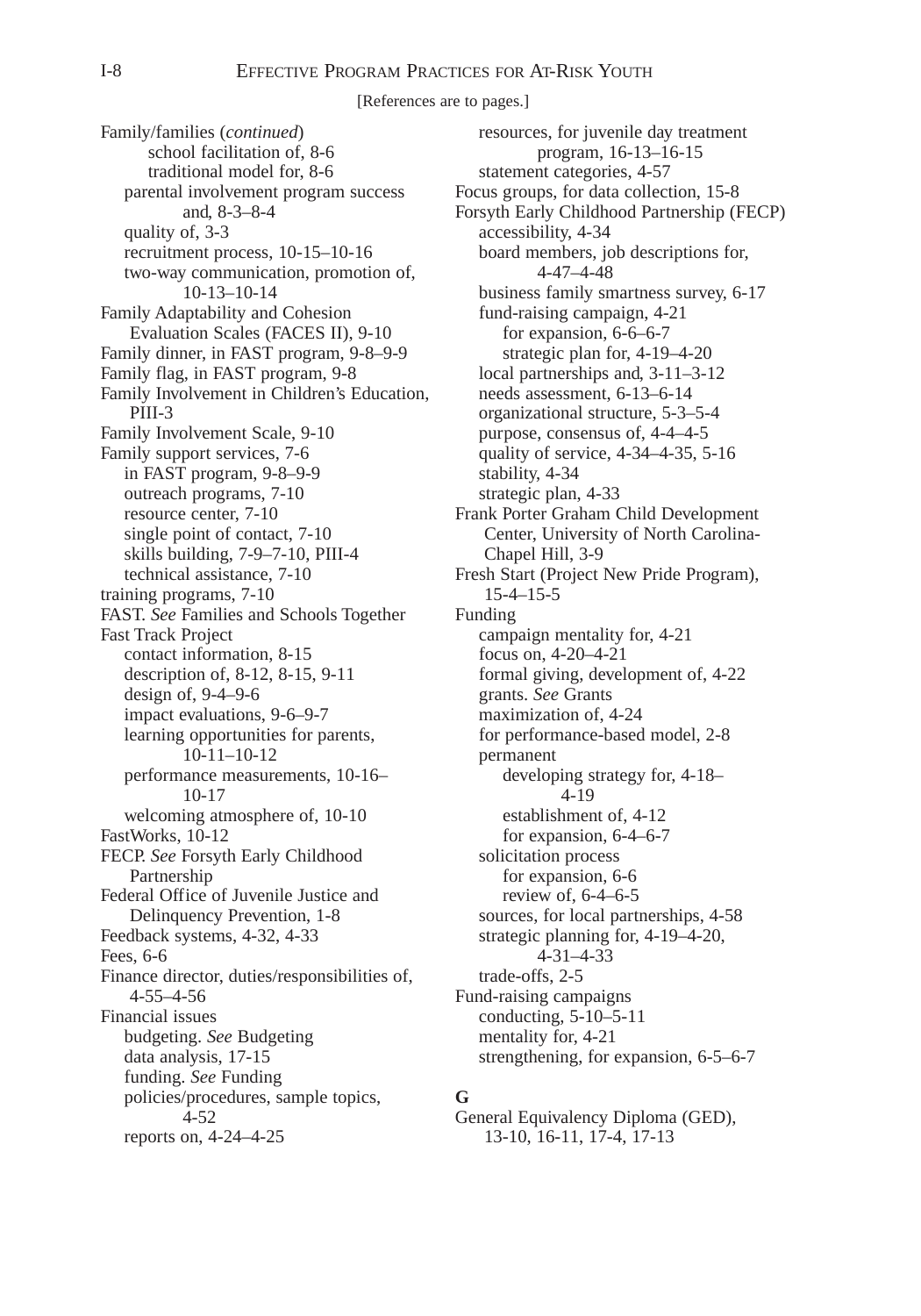Goals 2000: Educate America Act (Public Law 103-227), 8-2–8-3 Goal setting for expansion, 6-15 for juvenile day treatment programs, 16-8–16-11 for performance-based model, 2-8 in planning process, 4-11–4-13 for strategic planning, 4-59 Goldman Sachs, 3-2 Governance, operational plan for, 4-6 Government, partnerships. *See* Local partnerships Government Performance Reporting Act (GPRA), 4-17, 4-31 Grades, alternative-school students, 12-8–12-9 Graduation rates, for alternative schools, 12-8 **Grants** attitudes toward, 6-5 from foundations, 6-6 reporting for, 4-24 strategic planning for, 4-19–4-20

#### **H**

Halifax-Warren Smart Start Partnership for Children implementation, 4-38 orientation strategy, 4-7–4-8 public relations/awareness, 6-16 staff hiring practices, 5-7–5-8 vision statement, 4-50 Head Start, 6-16, 16-7 Health, impact of early intervention of, 3-12 Health care and education, 7-6, 7-8–7-9 Health insurance, 7-8 High Scope Perry Preschool Study, 3-8 Home environment healthy, encouragement of, 10-10–10-11 learning activities in, 8-9 Home visits benefits of, 10-13–10-14 for family recruitment, 10-15 Human capital development continuous, philosophy of, 5-5–5-7 efficient/effective, ensuring for expansion, 6-3–6-4 for service delivery system, 5-4–5-7 Human resources, for performance-based model, 2-8

Human resources director, 5-5

#### **I**

Illness, changing current mind-set of, 1-6– 1-7 Impact of project, measurement of, 2-5 Implementation board leadership for, 4-37–4-38 juvenile day treatment programs, 17-2–17-5 of performance analysis, 5-18–5-19 performance-based plan for, 4-36–4-37 planning, 4-35–4-38 of process improvement, 5-19–5-21 Improvement performance, promotion of, 5-17–5-18 process, 5-19–5-21 Improving America's Schools Act of 1994 (Public Law 103-382), 8-3 Incredible Years training series, 7-9 Innovations in American Government Award, 3-8 Inputs, chain of outputs and, 2-9–2-10 Integration, internal, juvenile day treatment programs, 17-3–17-4 Intermediate sanctions, 15-2 Interviews, for data collection, 15-7–15-8

#### **J**

Job description, performance-oriented, sample, 4-63 Job placement success, measurement of, 17-14–17-15 Juvenile day treatment programs, 2-17, 16-21–16-22 activities, 17-18 administration, structure of, 16-15– 16-16 assessments, immediate/comprehensive, 17-7 board members, 16-2–16-3 capacity, 15-12 case management, 17-8–17-9 comparison of, 15-12–15-14 definition of, 15-1–15-2 design, effective practices for, 16-15– 16-22 development, effective practices for, 16-8–16-15 evaluation of, 17-11–17-12 expansion, 17-15–17-16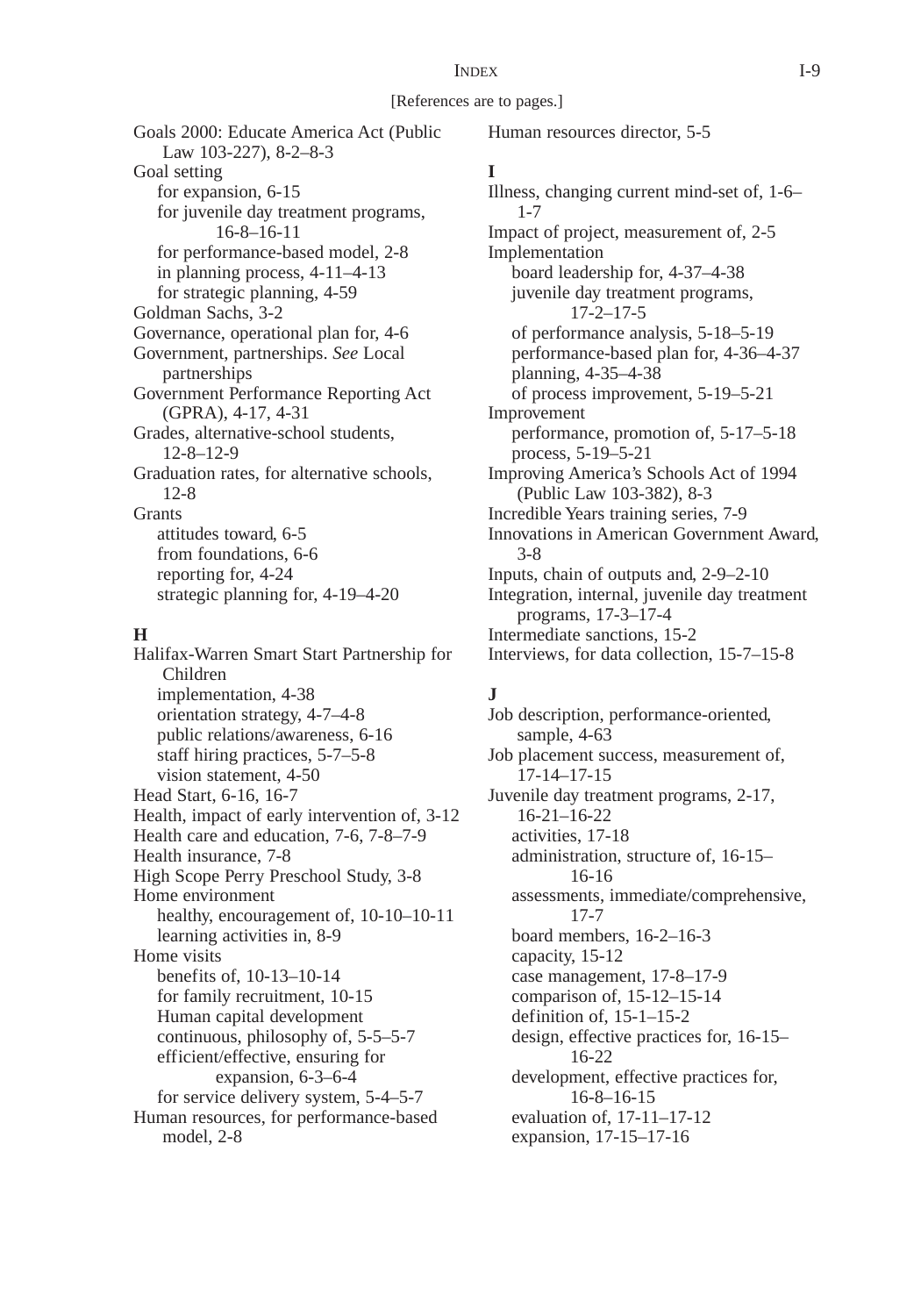Juvenile day treatment programs (*continued*) facility hours of operation, 15-12 identifying/locating, 16-19 financial resources, 16-13–16-15 gaps in continuum, identifying, 16-7– 16-8 goals of, 15-2, 17-18, 16-8–16-11 hours of operation, 15-12 implementation, 17-2–17-5 implementation study, 15-8–15-10 contributing programs, 15-8–15-10 developmental evaluation in, 15-7 focus of, 15-7 goals for, 15-6 information collection for, 15-6–15-8 internal integration, 17-3–17-4 key characteristics of, 15-2–15-3 leadership, 16-2–16-3, 16-16–16-19 logistical issues, 16-20–16-21 mission statement, 16-8–16-11 model of, 15-4 monitoring, 17-11–17-12 negative termination, 15-3 operations, 15-12 performance measures, 17-12–17-15, 17-18 planning, 15-10 consensus on problem, 16-4–16-6 decision-making, analyzing data for, 16-6–16-8 identifying leadership, 16-2–16-3 motivations for, 16-3–16-4 potential promise of, 15-5 process, 15-3–15-4 program management, 17-11–17-15 public support for, 16-12–16-13 rehabilitative treatment, established, 17-5–17-7 research literature, 15-4–15-6 services, 15-10, 15-12, 17-9–17-11 collaborative arrangements for, 17-4–17-5 delivery of, 17-5–17-11 staff, 16-20, 17-2 stakeholders, 16-2, 16-12–16-13, 17-2 target group specification, 16-11–16-12 treatment philosophy, 15-12 vision for, 16-8–16-11 Juvenile delinquency prevention, parental involvement programs and, 8-3

Juvenile Justice and Delinquency Prevention Act of 1974, 16-7 Juvenile Justice Bulletin, PIII-3–PIII-4 Juvenile offenders definition of, 15-3 front-end diversion, 15-2. *See also* Juvenile day treatment programs high-risk, 15-2 intermediate sanctions for, 15-2 treatment programs for. *See* Juvenile day treatment programs Juveniles. *See* Children

#### **K**

Kentucky juvenile day treatment program administrative structure, 16-15–16-16 case manager-to-client ratio, 17-9 educational services, 17-10 financial resources, 16-14 Kindergarten readiness, 3-11. *See also* School readiness programs

#### **L**

Labeling, of alternative-school students, 12-11–12-12 Language development, for school readiness, 7-3 LAP. *See* Learning Achievement Profile Latino population growth, impact on social service infrastructure, 1-5 Leadership assembling, 4-3–4-5 board. *See* Board of directors character traits for, 4-3–4-4 continuum, 2-5 for expansion fund campaign, 6-6 for juvenile day treatment programs, 16-16–16-19 for parental involvement programs, 8-9 roles, duties and responsibilities of, 4-6 Learning Achievement Profile (LAP), 3-11 Leisure activities, for juvenile day treatment programs, 17-10 Liability issues, for juvenile day treatment programs, 16-20–16-21 Life cycle model, 3-14 Literature review, 15-7 Local government support. *See* Local partnerships Local infrastructure, 2-18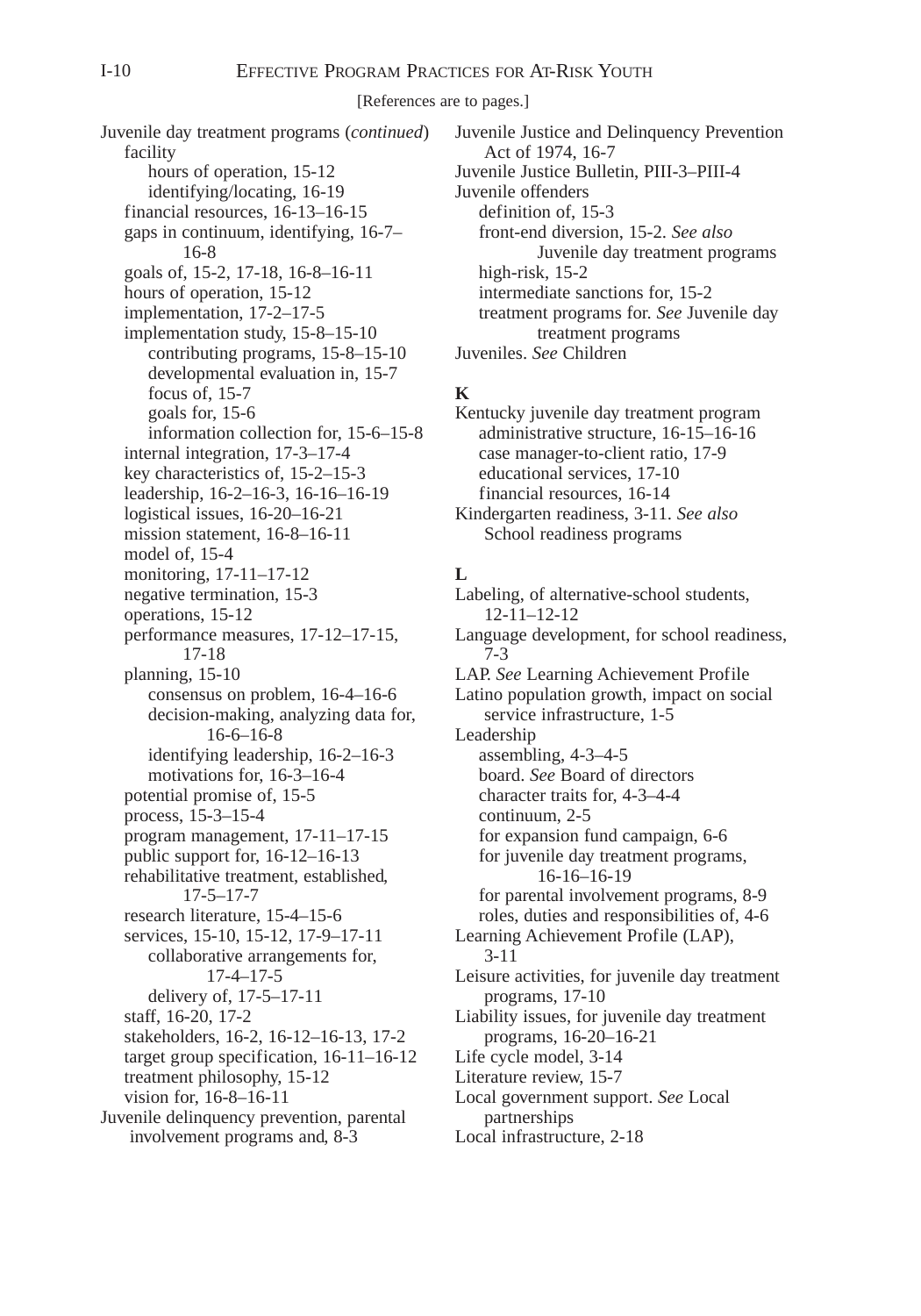Local partnerships advantages of, PII-1 arguments against, countering, 3-13–3-14 benefits of, 3-7–3-10, A-2 building, 5-24. *See also* Project Life Cycle character of, 3-5 collective efficacy of, 3-1–3-2 daily operations, PII-3 design of, 3-1 disadvantages of, PII-1 dual purpose of, 2-16 for expansion, 6-17–6-18 funding sources, 4-58 goals of, 7-1 Goals 2000: Educate America Act and, 8-2–8-3 for health support services, 7-9 importance of, 3-5–3-6 mission statement, for strategic planning, 4-59 for parental involvement programs, 10-2–10-3 planning. *See* Planning promotion of, 3-5–3-6 public and private sectors in, 2-4 purpose, establishing consensus of, 4-4–4-5 school readiness services and. *See* School readiness programs stability, 4-12, 4-34 startup process, 4-27 state agencies and, 3-3–3-5 strong, 3-7 successful, PII-1–PII-2 values, for strategic planning, 4-59 Long-range planning. *See* Planning, longrange

#### **M**

Magnet schools, 11-4. *See also* Alternative schools Marketing plan, planning, 4-25–4-29 Marketing strategy, for alternative schools, 4-10–14-12 Mat-Su Alternative School, Wasilla, Alaska, 13-10–13-11 Meetings program operations, 4-16 quarterly, 4-15–4-16 Minority population growth, 1-5

Mission statement for expansion, 6-15 for juvenile day treatment program, 16-8–16-11 for parental involvement programs, 10-4 planning, 4-11–4-13 for strategic planning, 4-32, 4-59 Model program building, 2-7–2-14 effectiveness, 2-8 effectiveness of, 2-8 impact of, 2-9 justification for, 2-8–2-11 long-term effectiveness, 2-10–2-11 outcomes, 2-10–2-11 performance-based, goal of, 2-8 planning, 2-11–2-14 short-term efficiency, 2-9–2-10 Monitoring, of juvenile day treatment programs, 17-11–17-12 Monitoring Visit Project, 5-19–5-20 Motivations, for juvenile day treatment programs, 16-3–16-4 Music, in FAST program, 9-9

#### **N**

National Association for Education of Young Children, 7-8 National Association of Elementary School Principals, PIII-4 National Coalition for Parent Involvement in Education, PIII-4–PIII-5 National Council on Crime and Delinquency, 15-5 National Dropout Prevention Center, 13-10 National Network of Partnership Schools, PIII-5 National Parent-Teacher Association (PTA), 8-9, 10-2, 10-11, 10-13, PIII-5 Needs assessment community, 6-11–6-12 conducting, 6-13–6-14 data, for expansion, 6-21–6-22 data analysis, 4-9–4-11 county-level statistics for, 4-9–4-10 steps in, 4-10–4-11 for juvenile day treatment programs, 17-7 questions for, 4-9 resources for, 4-8–4-9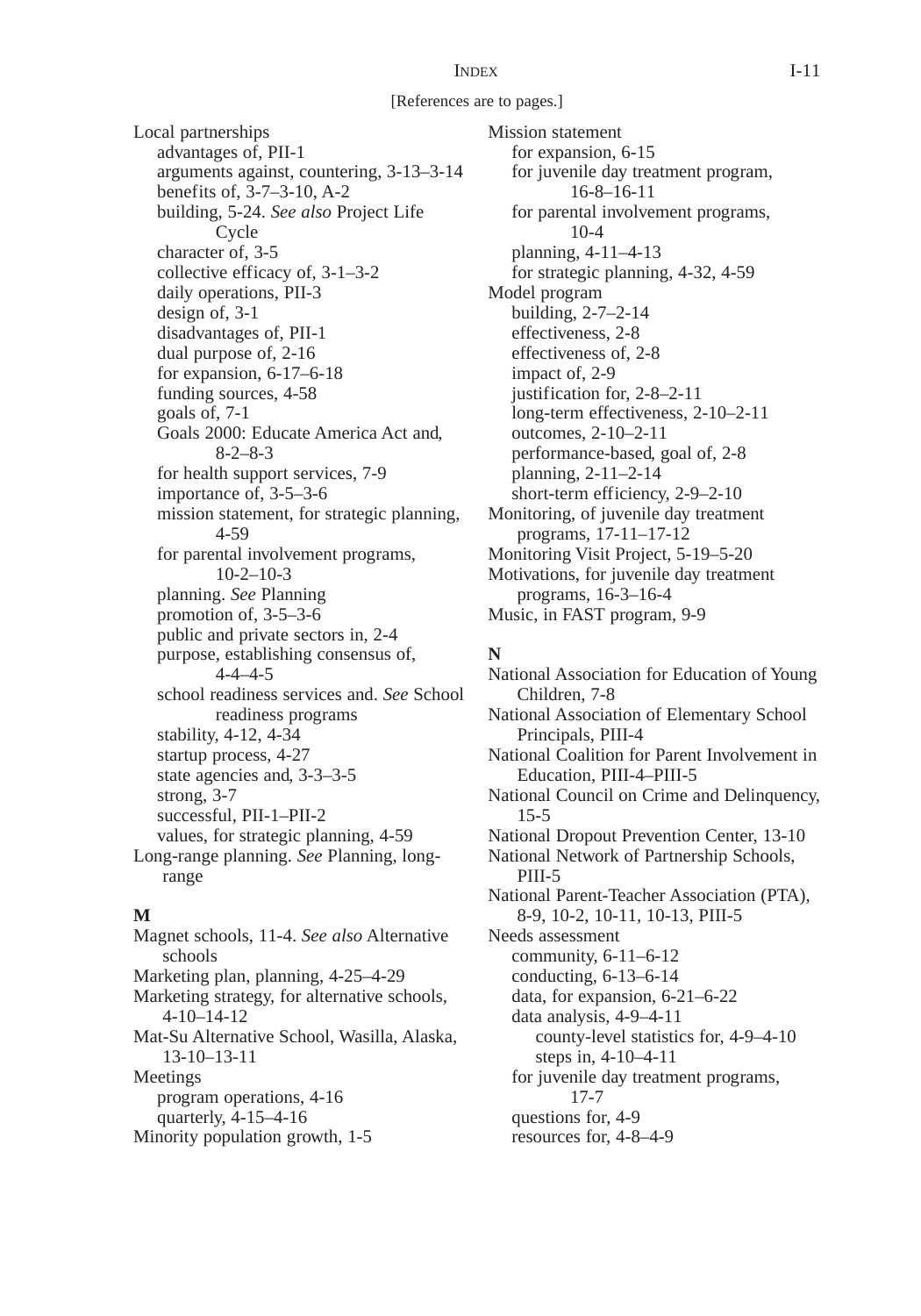Needs assessment (*continued*) service-to-needs gap determination, 6-9–6-14 for strategic planning, 4-59 Neil, A. S., 11-5 New Directions Academy, El Paso, Texas, 13-11 New Hanover County juvenile day treatment program administration, 16-16 educational services, 17-10 executive board, 16-2–16-3 facility for, 16-19 funding for, 16-14 goals for, 16-10 leadership, 16-19 logistical issues, 16-21 motivations for, 16-4 vs. other juvenile day treatment programs, 15-12–15-14 public support for, 16-13 rehabilitation interventions, 17-7 staff/stakeholder commitment, 17-2 New Hanover County Pathways Program, social behavior measurements, 17-13–17-14 Noncorporate clients, 4-28 North Carolina alternative school enrollment process, 12-6–12-7 child care costs, 3-6 Department of Public Instruction, 16-7 Discovery II, Jackson County, 13-11– 13-12 Division of Child Development, Stars in Child Care directive, 7-7–7-8 Down East Partnership for Children. *See* Down East Partnership for Children Forsyth Early Childhood Partnership. *See* Forsyth Early Childhood Partnership Frank Porter Graham Child Development Center, 3-9 Governor's Crime Commission, 16-7 juvenile day treatment programs, 15-8–15-9, 16-10, 16-12, 16-14. *See also specific juvenile day treatment programs* working mothers in, 3-6

North Carolina Child Care Resource and Referral Network (NCCCRRN), 5-14

North Carolina Partnership for Children (NCPC), 3-9. *See also* Smart Start

## **O**

**Objectives** integrating process evaluations into, 4-15–4-17 long-term, 4-30 mid-range-term, 4-30 planning, 4-11–4-13 short-term, 4-30 for strategic planning, 4-59 Office of Juvenile Justice and Delinquency Prevention, 3-6, PIII-6, 8-3 **Operations** guidelines, writing, 5-23–5-24 procedures for expansion, 6-3–6-4 Orientation, for expansion board of directors, 6-8–6-9 **Outcomes** chain of output and, 2-10–2-11 for strategic planning, 4-59 Outreach programs for early intervention, 3-11 for family support, 7-10 for funding, 4-21

#### **P**

Parental involvement programs action, planning for, 10-18 activities, 8-10 in alternative schools, 13-9–13-10 approaches, innovative/flexible, 8-10 atmosphere, welcoming, 10-9–10-10 barriers, psychological and physical, 10-6–10-7 benefits of, PII-1, 9-11 Families and Schools Together, 9-7– 9-10 Fast Track Project, 9-4–9-7 Victory-in-Partnership and, 9-1–9-4 challenge of, 8-12–8-13 collaboration, 8-1–8-2, 10-2–10-3 communication, 8-10 community and, 8-2 decision making, parents role in, 10-12–10-13 definition of, 8-2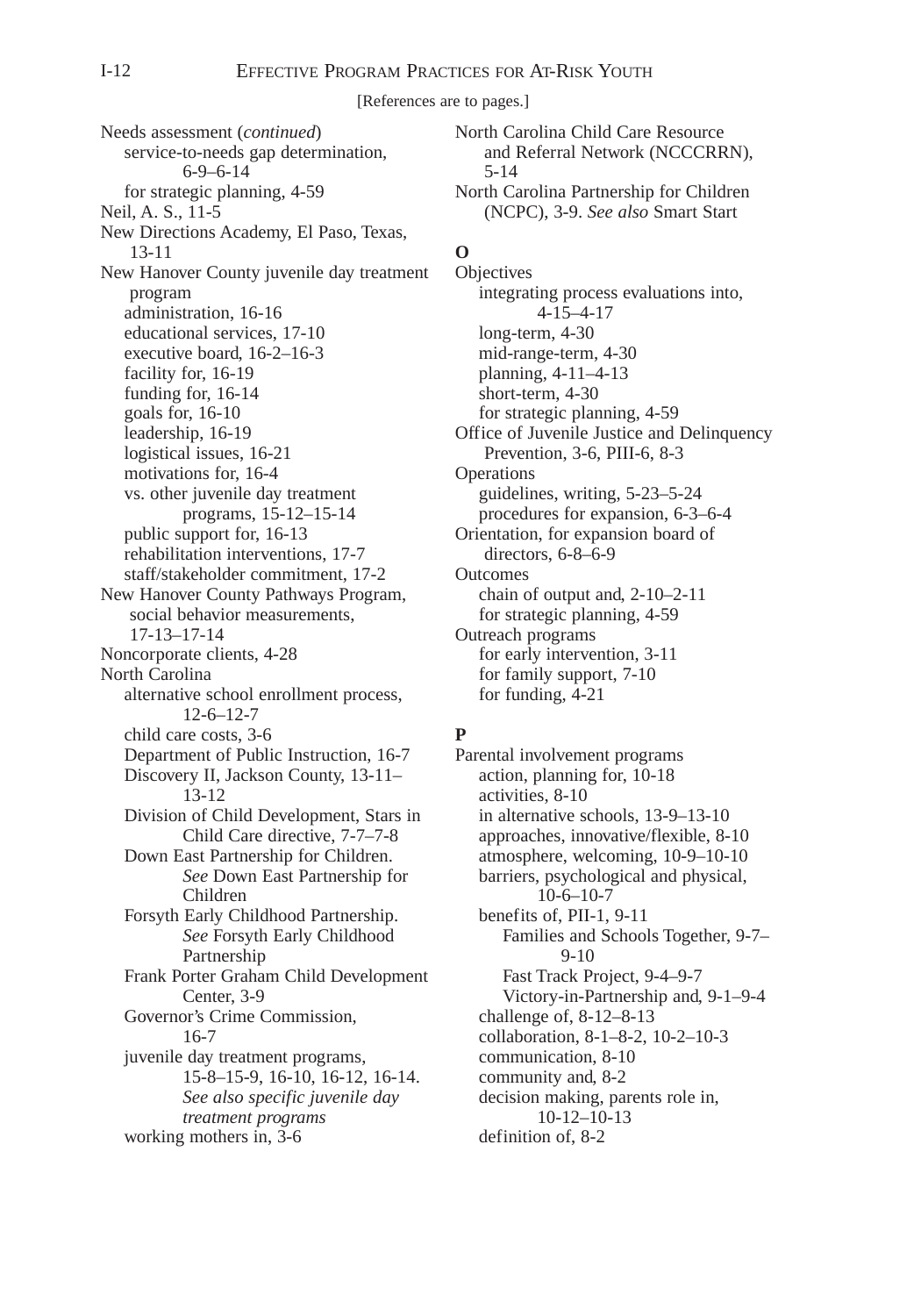design elements, essential, 8-8–8-11 developing learning opportunities for parents, 10-11–10-12 effective practices, 10-1–10-2 expansion/replication, 10-17–10-18 operation phase, 10-9–10-17 planning phase, 10-2–10-9 empowerment of parents, 10-14–10-15 encouragement of healthy home environment, 10-10–10-11 environment, 8-10 existing, 8-11–8-12. *See also specific parental involvement programs* expansion of, 10-17 family involvement in, 8-1–8-2 in FAST program, 9-8 format, 8-10 goals of, PII-1 for juvenile delinquency prevention, 8-3 key elements of, 8-1 models for, 8-5–8-8 need for, in elementary education, 8-4– 8-5 outreach, 8-10 parent's role in, 8-6–8-8 performance measurements, 10-16–10-17 planning current policy examination for, 10-3–10-4 for future, 10-8–10-9 goals for, 10-4 hidden aspects of, 10-18 mission statement, 10-4 reason for, 10-18 vision statement, 10-4 promoting, federal government role in, 8-2–8-3 promotion of two-way family communication, 10-13–10-14 recruitment process, 10-15–10-16 replication of, 10-17–10-18 resources, 8-15 scheduling, 8-10 school facilitation of, 8-6 solicitation of parent volunteers, 10-12 successful, 8-3–8-5 elements of, 8-9–8-10 qualities of, 8-11 teacher training, 10-7–10-8 visibility, 8-10 Parent Institute, PIII-5

Parenting Resources, PIII-5 Parents *See also* Parental involvement programs developing learning opportunities for, 10-11–10-12 of elementary school children, 2-16–2-17 volunteer opportunities for, 10-12 Parent-Teacher Association (PTA), 8-9, 10-2, 10-11, 10-13, PIII-5 Parent time, in FAST program, 9-9 Partnership for Family Involvement in Education, PIII-5–PIII-6 Partnerships. *See* Local partnerships Peer influence, juvenile delinquency and, 8-5 Pennsylvania juvenile day treatment programs. *See* Bethesda juvenile day treatment program; Cornell Abraxas juvenile day treatment program PEP. *See* Personalized education plan Performance analysis, implementation of, 5-18–5-19 improvement, promotion of, 5-17–5-18 orientation, reaffirmation for expansion, 6-2–6-3 promotion of, 5-17–5-18 Performance-based plan, for implementation, 4-36–4-37 Performance-based programming, for process evaluation, 4-15 Performance-based services, 2-18 Performance measurements chain of outputs, 2-9–2-11 for juvenile day treatment programs, 17-12–17-15 Performance monitoring plan, 4-31 Performance-oriented job description, sample, 4-63 Performance plan, 4-31 Personalized education plan (PEP), 12-7, 14-19 Personnel development, considerations for, 5-5–5-7 Philanthropy, 6-6 Physical health/well-being, school readiness and, 7-3 Planning, 4-44 assembling key leadership, 4-3–4-5 financial budgetary procedures, 4-22–4-25 for permanent funding, 4-18–4-22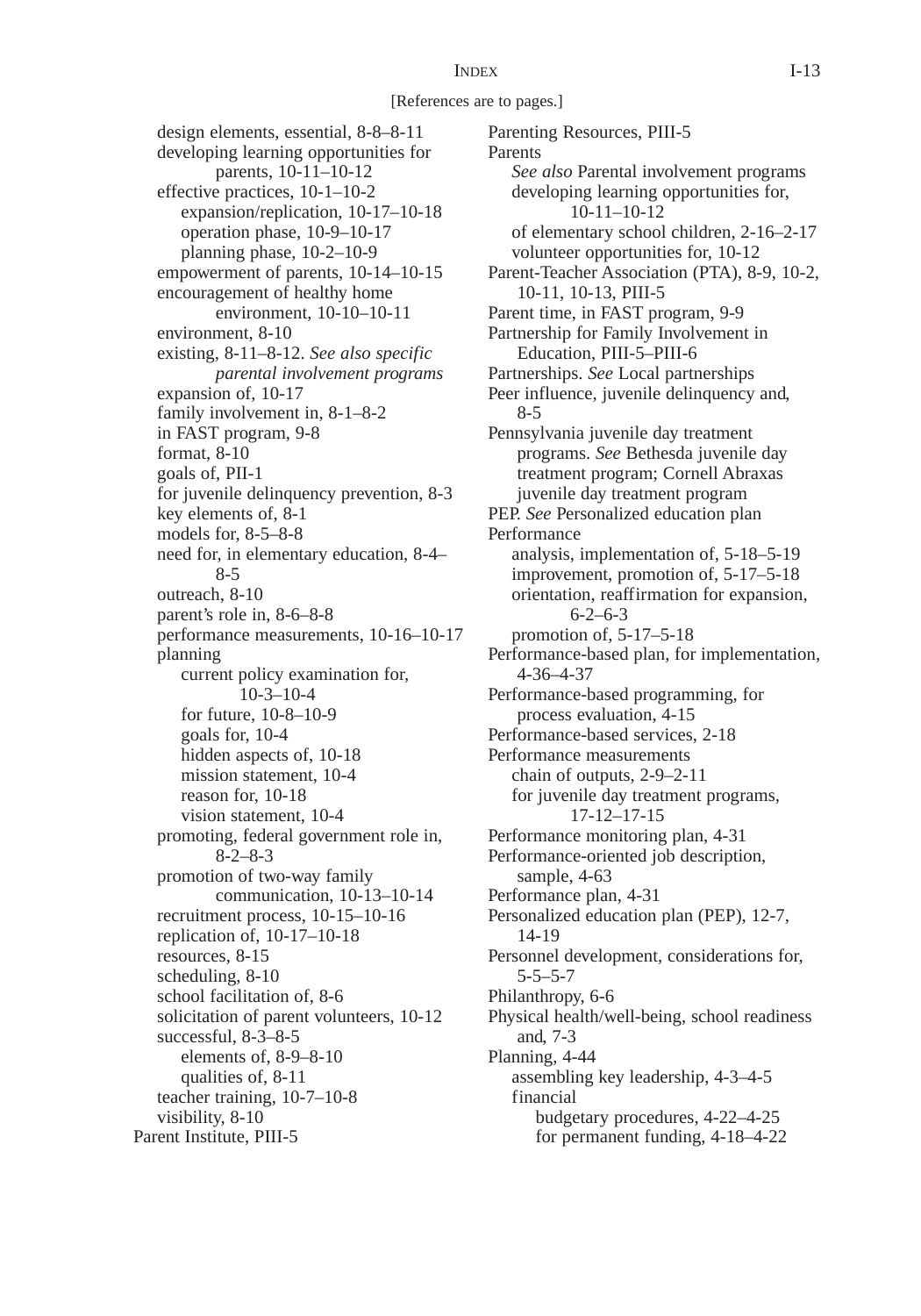Planning (*continued*) financial resources, 4-18–4-25 goals, 4-11–4-13 governance structure, 4-5–4-8 administrative support, 4-6 organizing task forces, 4-5–4-6 working groups, 4-7–4-8 impact analysis, 4-13–4-18 implementation, 4-35–4-38 long-range, 4-29–4-35 character of services, 4-34–4-35 continuous, 4-31–4-33 essential services, 4-33–4-34 for expansion, 6-14–6-15 Government Performance Reporting Act and, 4-31 long-term objectives, 4-30 mid-range objectives, 4-30 short-term objectives, 4-30 terminology for, 4-30 marketing, 4-25–4-29 mission statement, 4-11–4-13 needs assessment for, 4-8–4-11 objectives, 4-11–4-13 process evaluation, accountability and, 4-13–4-15 project site, 4-42–4-44 determining location, 4-42–4-43 facility description, 4-43 service delivery system, 2-12–2-13 staffing, 4-39–4-42 stakeholder involvement, 4-28–4-29 vision statement, 4-11–4-13 Play, in FAST program, 9-9 Prevention pathological model of, 1-3 services, need for, 1-1–1-4 *Primer on Performance Measurement*, 4-17–4-18 Priorities, resetting, 6-12 Priority results, defining, 4-32 PRISM. *See* Program Review for Internal Self-Management Prisons, increased spending on, 3-2 Private institutions, developmental continuum and, 1-3–1-4 Problem-solving after-the fact, 1-3, 1-7, 1-8 systemic, community ideas for, 1-7–1-8 Process *See also* Process evaluations

improvement, implementation of, 5-19– 5-21 measurement of, 2-5–2-6 monitoring program, 5-19–5-21 Process evaluations benchmarks/target establishment, 4-17 defining measures of success, 4-17 definitions for, 4-17–4-18 examples for, 4-17–4-18 integrating into routine objectives, 4-15–4-17 performance-based programming for, 4-15 Professional development, 5-8–5-10 Program assessment surveys, 17-15 Program operations meetings, 4-16 Program Review for Internal Self-Management (PRISM), 5-6 Program/strategies, for strategic planning, 4-59 Program success, redefining, 1-9–1-10 Progressive Educational Reform Movement, 11-5 Progress reports, 4-15 Project Life Cycle model cyclic nature of, 2-13–2-14 description of, 2-19–2-22 phases, 2-12–2-13, PII-2. *See also specific project phases* use of, 3-14 Project New Pride Program, Denver, Colorado, 15-4–15-5, 16-14 Projects *See also* specific projects development of building the model program, 2-7– 2-14 field-tested action, 2-14–2-15 process, 2-14–2-15 performance plan, 4-31 well-working, 2-6–2-7 Protective factors, 3-7 PTA. *See* Parent-Teacher Association Public institutions developmental continuum and, 1-3–1-4 focus, need to change, 1-2–1-4 strengthening, 1-7 Public Law 103-227 (Goals 2000: Educate America Act), 8-2–8-3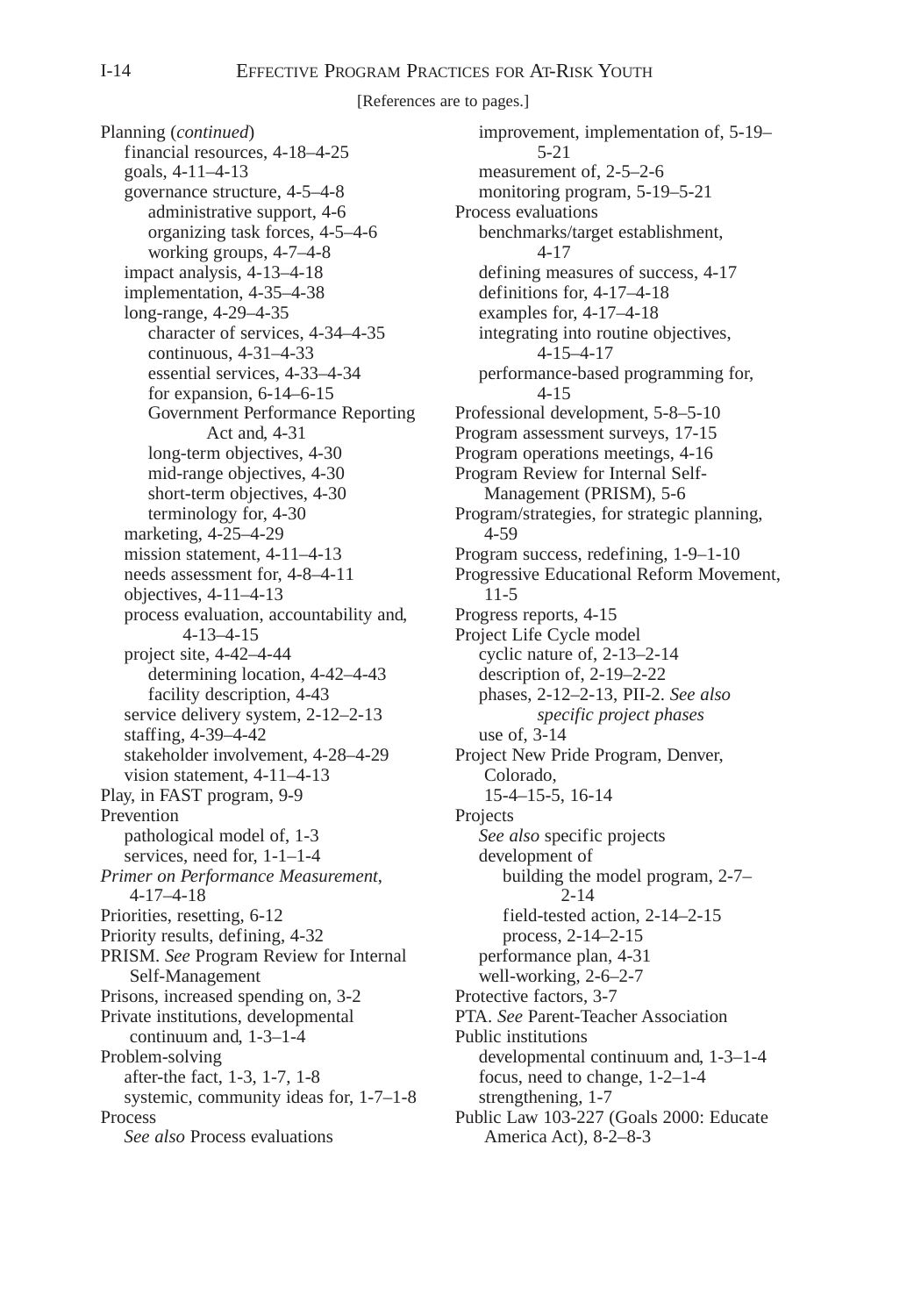Public Law 103-382 (Improving America's Schools Act of 1994), 8-3 Public relations, for expansion, 6-16–6-17 Public schools at-risk students, 12-5–12-6 problem students, alternative schools as dumping grounds for, 12-11 relationship with alternative schools, 12-2–12-3 Public sector in alternative school governing board, 14-3 support, for juvenile day treatment programs, 16-12–16-13 Public services community development process, 2-19–2-22 delivery systems for, 2-6 plan, 2-2–2-3

#### **Q**

**Quality** of child care, 7-7–7-8 of community, 3-3 of families, 3-3 of local partnership, 4-12–4-13 of service, 4-34–4-35, 5-16 total quality management, 14-23 of well-working project, 2-7 Quarterly meetings, 4-15–4-16

#### **R**

Rand Corporation Study, 3-8 RBPC (Revised Behavior Problem Checklist), 9-10 Readiness assessment, for alternative school expansion, 14-25–14-26 Reassessment process, 6-12–6-13 Records/recordkeeping for alternative schools, 14-18–14-20 for juvenile day treatment programs, 17-13 Recreational programs, for juvenile day treatment programs, 17-10 Referral file, 14-19 Reliability, 5-15 Replication, of parental involvement programs, 10-17–10-18 Request for Proposals (RFP), 5-13–5-14 Research resources, for needs assessment, 4-11

Residential schools, 11-4. *See also* Alternative schools Residents perspective, for needs assessment, 6-13 Resource center, for family support, 7-10 Resources, PIII-3–PIII-6 for expansion, 6-15 for family skills training, PIII-4 for needs assessment, 4-8–4-9 for performance-based model, 2-8 Restitution, for juvenile day treatment programs, 17-10–17-11 Retention, staff, 5-6 Revised Behavior Problem Checklist (RBPC), 9-10 RFP (Request for Proposals), 5-13–5-14 Risk assessment, for juvenile day treatment programs, 17-7

#### **S**

School district, alternative schools and, 13-3, 14-21 School readiness programs, 7-1–7-2, 8-4– 8-5, PII-2 arguments against, countering, 3-13–3-14 benefits of, 3-7–3-10, 7-10–7-11 child care and education goals for, 7-5–7-6 standards for, 7-6–7-7 community promises for, 7-2–7-3 definition of, 7-3–7-5 developmental dimensions, 7-3 education, health-related, 7-8–7-9 examples of. *See* Smart Start family support services, 7-9–7-10 goal of, 3-4 health care, 7-8–7-9 importance of, 3-5–3-6, 7-2 local partnerships and, 7-1–7-2 local programming, 7-5–7-6 need for, 3-2–3-3 promotion of, 3-6–3-7 results from, 3-10–3-13 services for, 4-16, PII-3 teacher education, 4-51 Schools *See also* Alternative schools administrators commitment to parental involvement, 10-5–10-6 support for partnership, 4-6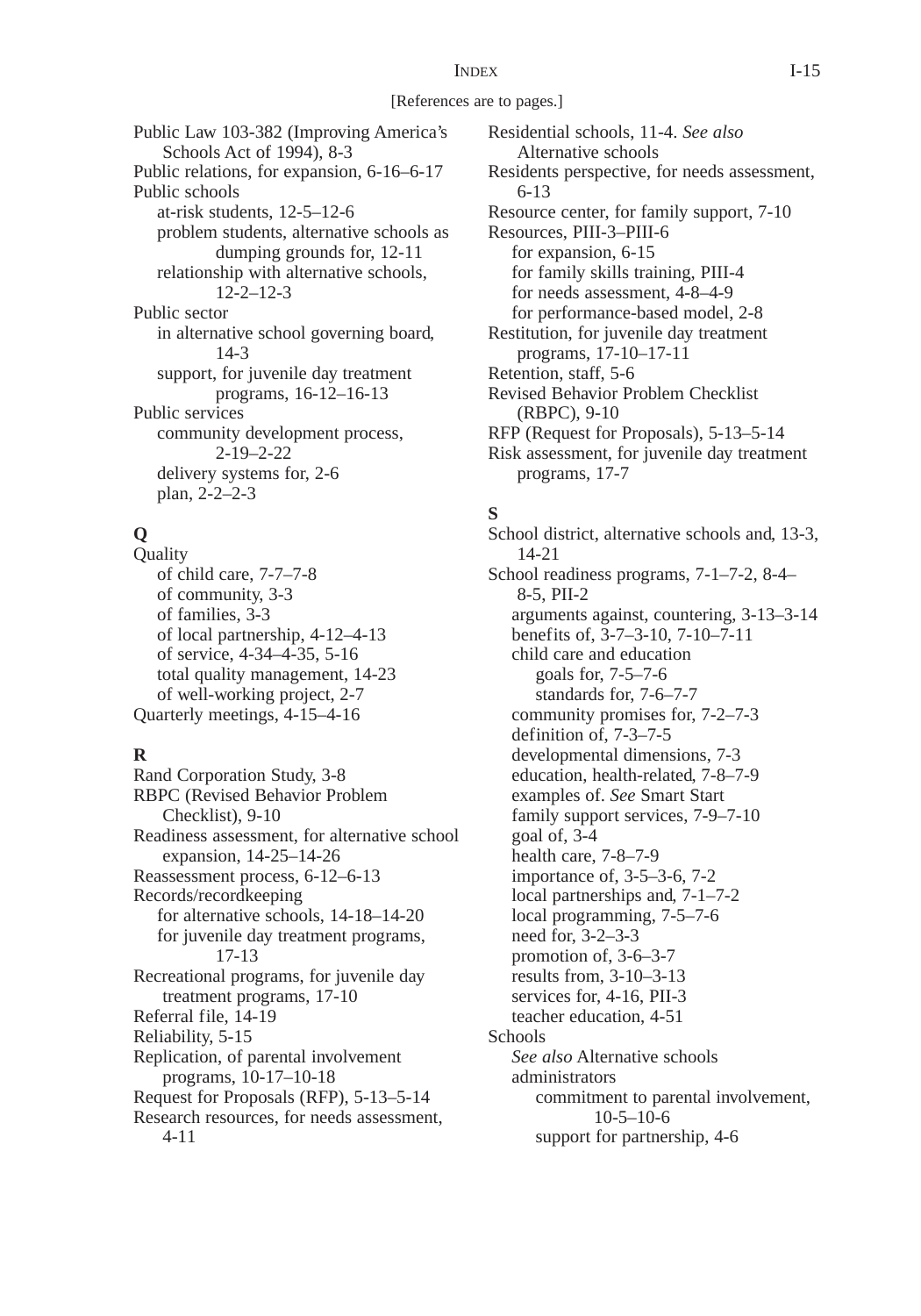Schools (*continued*) basic obligations of, 8-9 collaboration with family and community, 8-9 continuation, 11-4 "culture of failure" in, 8-8–8-9 elementary faculty, 9-3–9-4 need for parental involvement in, 8-4–8-5 students, 2-16–2-17 environment, parental involvement programs and, 8-10 initiatives for increasing parental participation, PIII-1–PIII-2 magnet, 11-4 principal, commitment to parental involvement programs, 10-5–10-6 residential, 11-4 within schools, 11-4 staff in family recruitment, 10-15 parental involvement programs and, 8-11 teacher training, for parental involvement programs, 10-7–10-8 volunteer opportunities, for parents, 10-12 without walls, 11-4 zero tolerance legislation, 14-28 Scribbles game, in FAST program, 9-9 Self-development, children's freedom for, 7-10–7-11 Self-esteem, of alternative school students, 12-10 Self-realization, children's freedom for, 7-10–7-11 Self-review evaluation, employee, 5-5 Service arrangements, collaborative, 17-4–17-5 Service delivery systems communication mechanisms, 5-22– 5-23 cyclicality of, 2-13–2-14 expansion, 2-13. *See also* Expansion fund raising campaign, 5-10–5-11 human capital development, 5-4–5-7 integration into existing environment, 5-21–5-22 juvenile day treatment programs, 17-5–17-11

key services, 5-11–5-12 accessibility and, 5-15–5-16 defining, 5-12–5-13 performance-based, 5-13–5-14 quality and, 5-16 stability and, 5-14–5-15 operating, 2-13 operational guidelines, writing, 5-23– 5-24 organization structure, 5-2–5-4 performance analysis/evaluation, 5-16–5-21 presentation of, 5-11 planning, 2-12–2-13 resources, justification of, 5-10–5-11 Services, key, for juvenile day treatment programs, 17-9–17-11 Service-to-needs gap determination for alternative school expansion, 14-27 for expansion, 6-9–6-14 steps in, 6-12–6-13 *Seven Habits of Highly Effective People* (Covey), 10-4 SFP. *See* Strengthening Families Program Site visit, checklist for, 5-19–5-20 Skills building, for families, 7-9–7-10 Smart Start, 16-7, PII-2 arguments against, countering, 3-13–3-14 benefits of, 3-8–3-9 characteristics of, 3-5 Collaboration Study, 3-10 collective efficacy and, 3-2 definition of child care, 7-6–7-7 implementation, 4-36 Innovations in American Government Award, 3-8 leadership, 4-4 life cycle model, 3-1–3-2 principles of, 7-4 process evaluation, 4-14 programming, 7-5–7-6 public relations/awareness, 6-16 results from, 3-10–3-13 state guidance of, 3-4 Tool Kit, 3-2, 4-25, 6-17–6-18 Social behavior measurements, for juvenile day treatment programs, 17-13–17-14 Social factors, in school readiness, 7-3 Social service infrastructure, societal factors and, 1-4–1-5 Social Skills Rating System, 9-10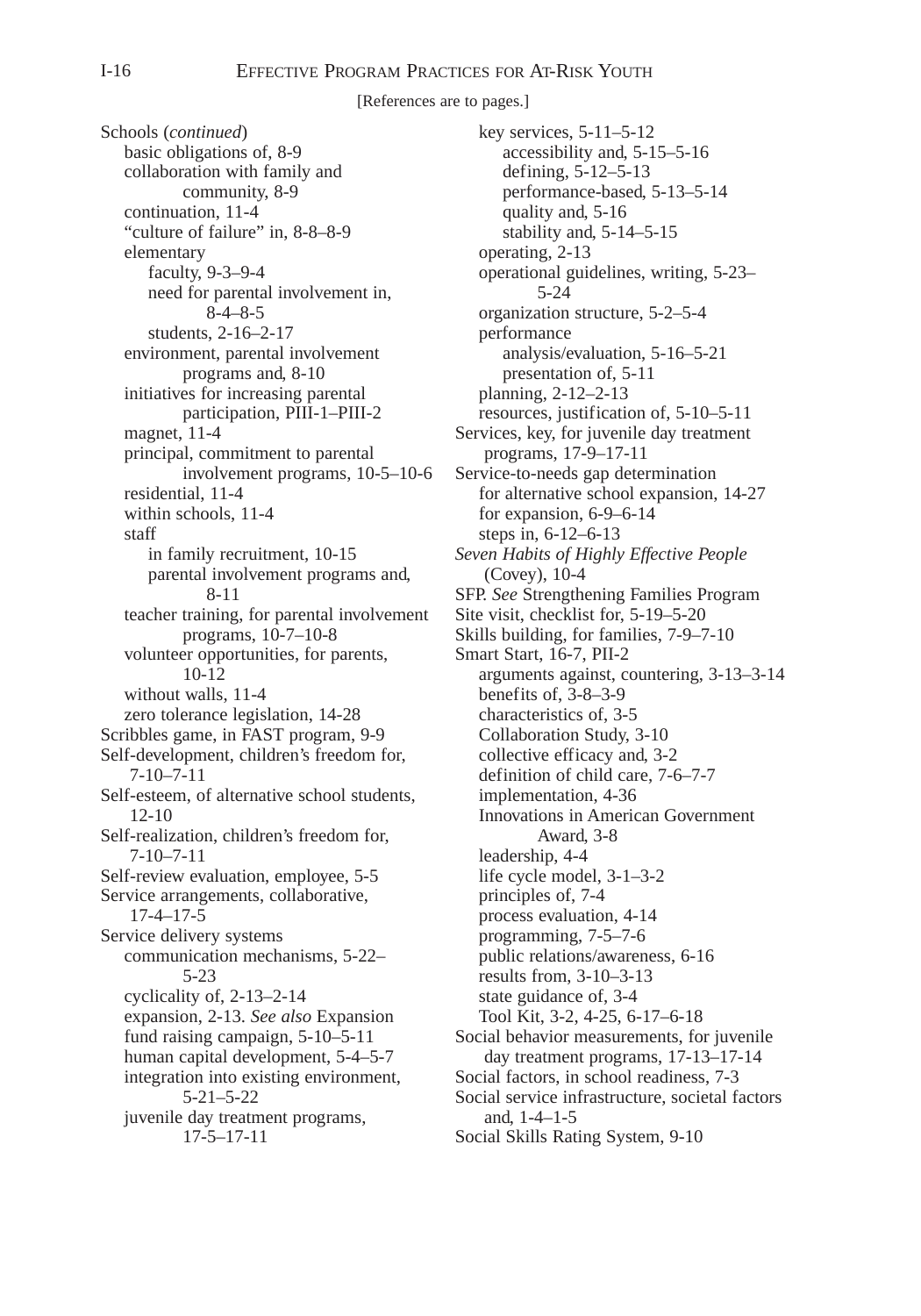Societal factors, impact on social service infrastructure, 1-4–1-5 Stability of local partnership, 4-34 service contribution to, 5-14–5-15 of well-working project, 2-6 Staff executive director, 4-39–4-40 hiring practices, 5-7–5-8 human capital development process, 4-42 internal self management, 5-6–5-7 job duties/responsibilities, 4-40–4-41 for juvenile day treatment programs, 16-20 key positions, 4-40 orientation, 5-8–5-9 performance-based evaluations, 5-10 planning, 4-39–4-42 service providers, 4-40 training, 5-6, 5-8–5-10 Stakeholders analysis of, 4-32 in expansion, 6-15–6-18 involvement of, 4-28–4-29 orientation for integration into existing environment, 5-21–5-22 *Standards for Juvenile Day Treatment Programs*, 16-21 State agencies, local partnerships and, 3-3–3-5 Statistics, secondary sources for, 6-13 Strategic planning for expansion fund campaign, 6-6 steps in, 4-31–4-33 terminology, 4-59 Strategic process, 4-13 Strengthening America's Families, PIII-6 Strengthening Families Program (SFP), PIII-4 Substance abuse education/treatment, for juvenile day treatment programs, 17-10 *Summerhill* (Neill), 11-5 Supervision, for juvenile day treatment programs, 17-10 Suspensions, alternative-school students, 12-8

#### **T**

Table of Evaluation Outcomes, 4-60 Target area, defining, 4-11 Target group, service area of, 2-6–2-7 Target population, defining, 4-11 Task forces, 4-5–4-6 Tax savings, from early intervention, 3-12 Teacher Education and Compensation Helps (T.E.A.C.H.), 7-8 Teachers alternative school. *See* Alternative schools, teachers compensation for, 3-11 early childhood program education for, 4-51 educational level of, 3-11 training, for parental involvement programs, 10-7–10-8 Victory-in-Partnership survey, 9-3–9-4 Team management concept, alternative schools and, 13-3–13-4 Technical assistance conferences, 5-20 for family support, 7-10 for local partnership, 4-7 Test scores, alternative-school students, 12-8–12-9 Texas, New Directions Academy, El Paso, 13-11 Therapeutic alternative schools, 11-3–11-5 Time frame for expansion, 6-15 for program development, 2-8 Training programs advanced, for alternative-school graduates, 12-9 for expansion board of directors, 6-8–6-9 for family support, 7-10 staff, 5-6, 5-8–5-10 Treasurer of Corporation, duties/ responsibilities of, 4-49 Treatment success, measurement of, 17-14 Trust, in parental involvement programs, 8-11

#### **U**

U.S. Department of Education, 7-3, 10-11, 10-16

U.S. Department of Justice, PIII-5–PIII-6

#### **V**

Value creation, through collaboration, 1-6 Values

reassessment of, 6-12 for strategic planning, 4-59